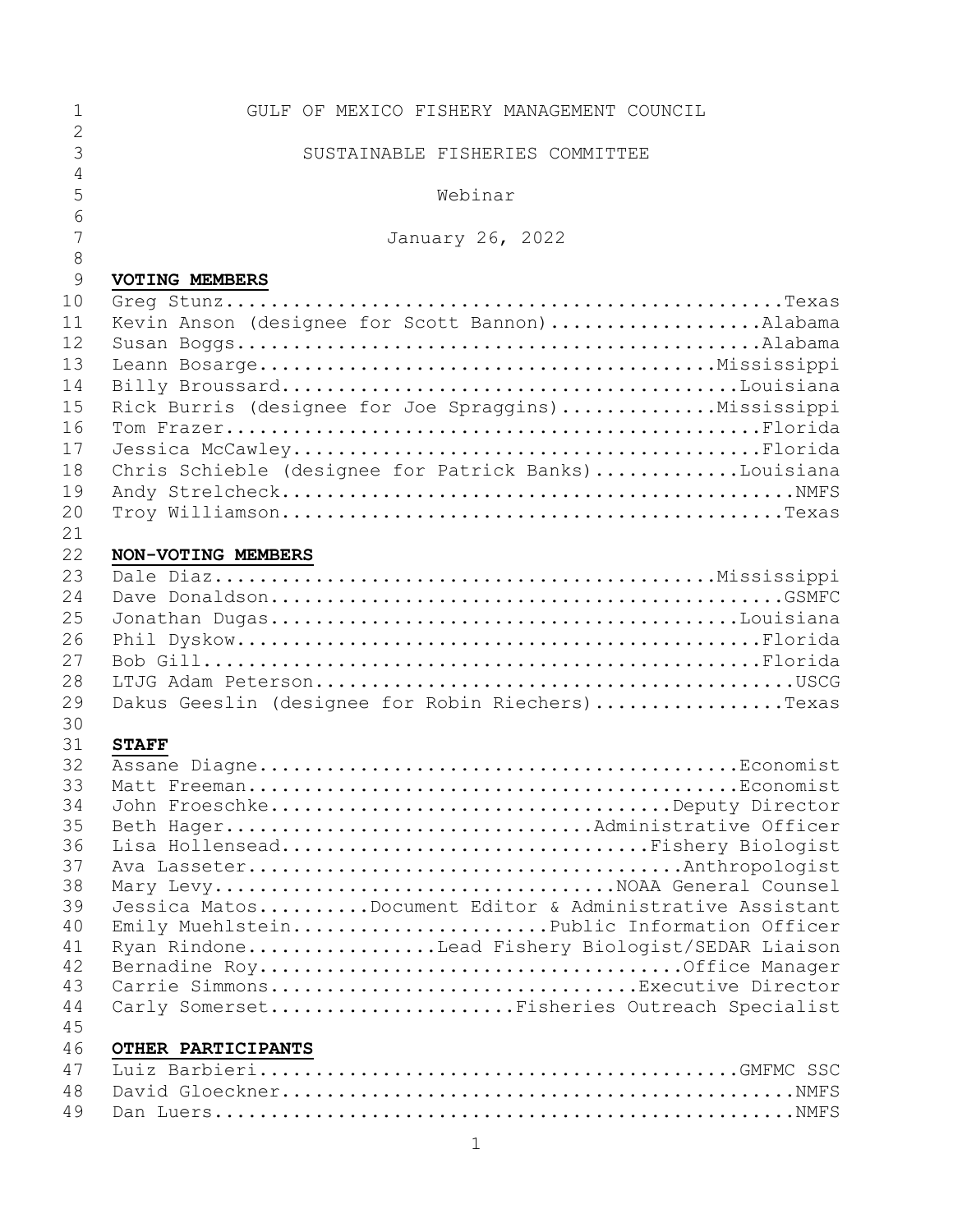| 4 |  |
|---|--|
|   |  |

 $\frac{5}{6}$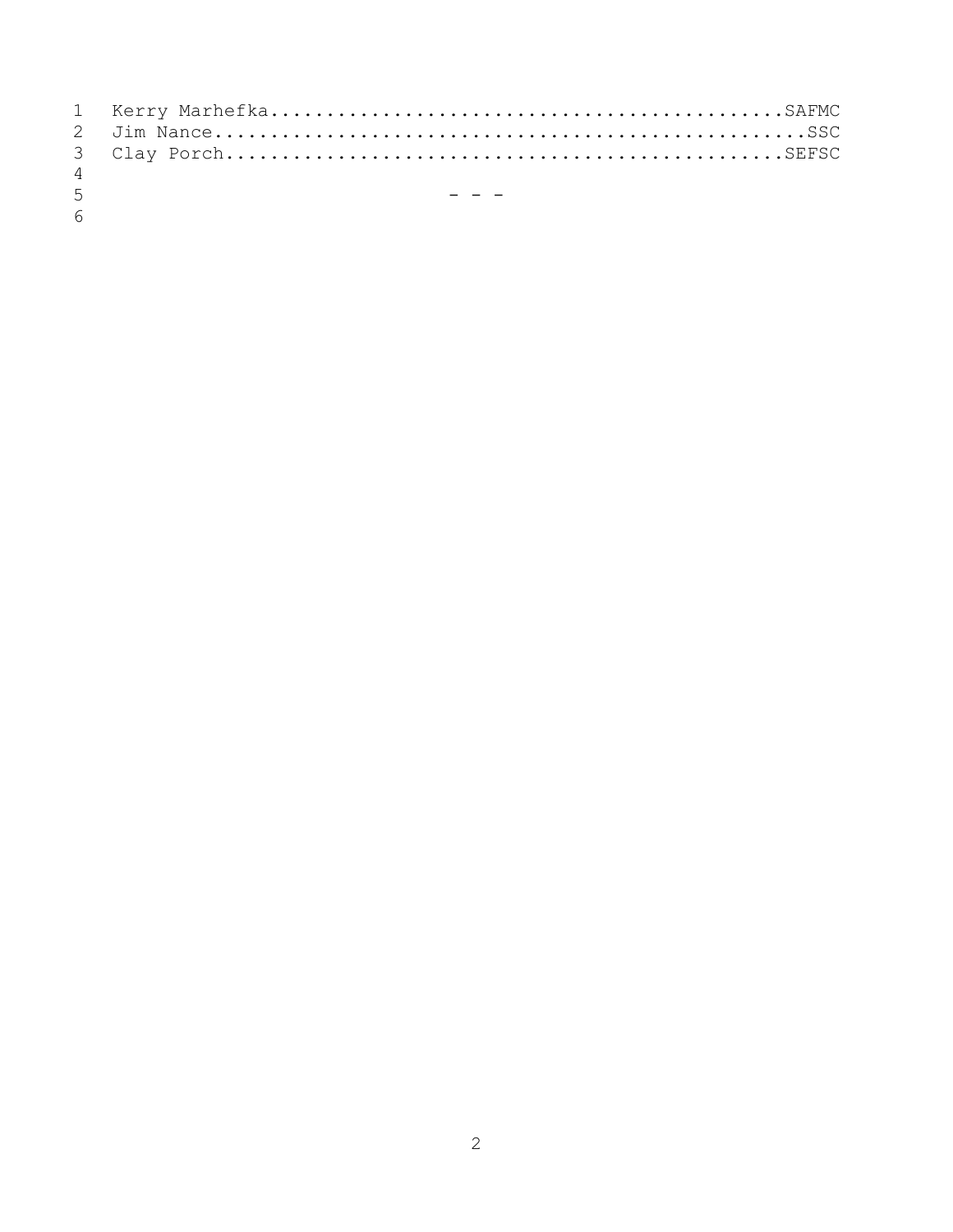|    | TABLE OF CONTENTS                           |
|----|---------------------------------------------|
|    |                                             |
| 3  |                                             |
| 4  |                                             |
| 5  | Adoption of Agenda and Approval of Minutes4 |
| 6  |                                             |
|    |                                             |
| 8  |                                             |
| 9  | Standardized Bycatch Reporting Methodology4 |
| 10 |                                             |
| 11 |                                             |
| 12 |                                             |
| 13 |                                             |
| 14 |                                             |
| 15 |                                             |
| 16 |                                             |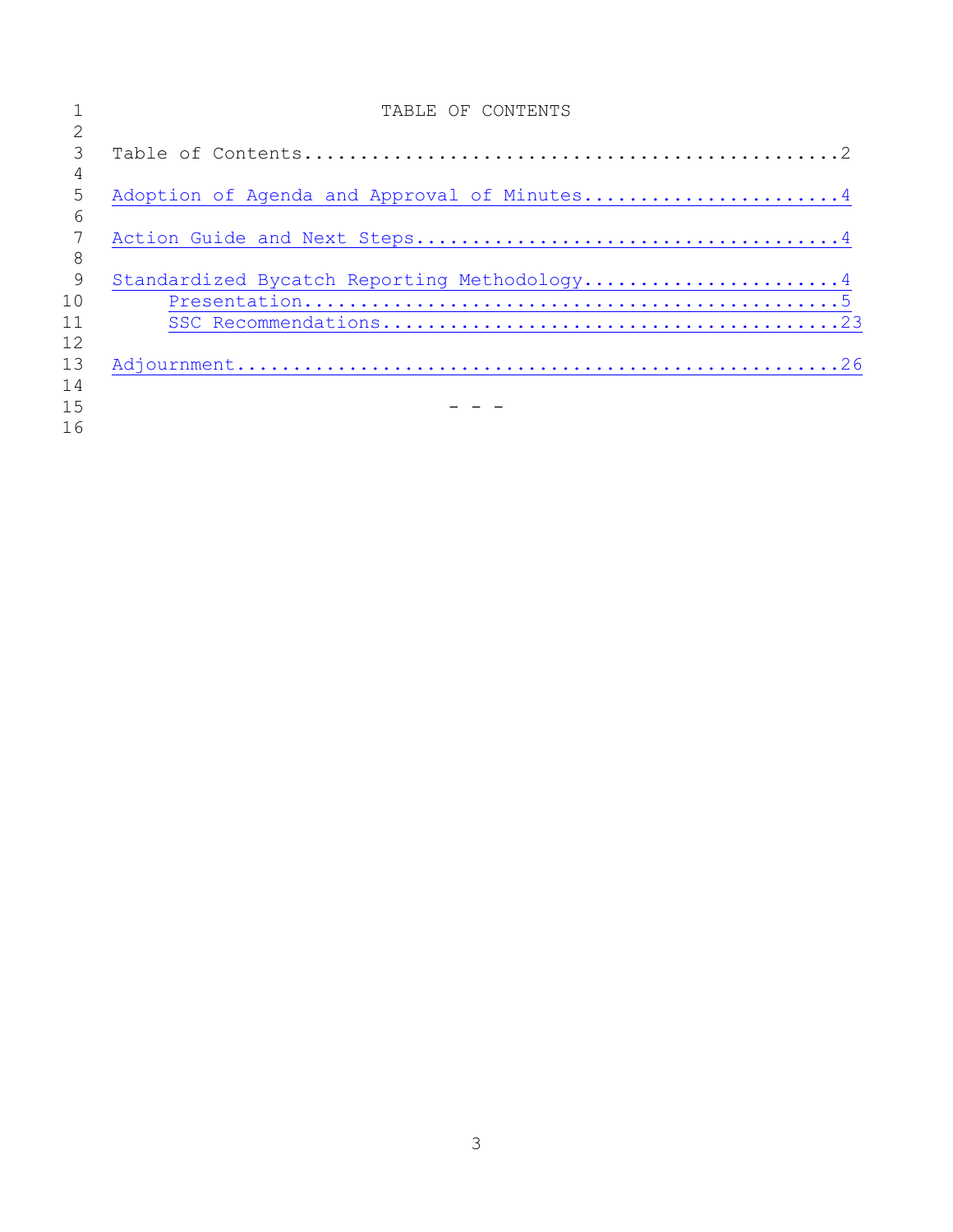The Sustainable Fisheries Committee of the Gulf of Mexico Fishery Management Council convened on Wednesday morning, January 26, 2022, and was called to order by Chairman Greg Stunz.

## <span id="page-3-0"></span> **ADOPTION OF AGENDA APPROVAL OF MINUTES ACTION GUIDE AND NEXT STEPS**

 **CHAIRMAN GREG STUNZ:** We'll call to order the Sustainable Fisheries Committee, and, to go down the roster, and the staff might have to help me with this, because I don't see some of the names that might be there, and, obviously, we're sadly missing Dr. Shipp, who is absent, who is the Vice Chair, and I see Mr. Schieble and Mr. Anson and Ms. Boggs and Ms. Bosarge and Mr. Broussard and Dr. Frazer and Ms. McCawley. I didn't see Mr. Burris, and I'm not sure on that one, if you all could help me, and then Mr. Strelcheck and Mr. Williamson, and so we do have a quorum, and, with that, we'll proceed with the first item of business, which is the Adoption of the Agenda.

 Is there any edits or additions to the agenda? We have a relatively short agenda today, with really just one item. I am 24 not seeing any hands up, and so, with that, is there any opposition to the agenda, as it stands? Hearing none, we'll consider that the agenda is approved.

 The same thing with the minutes, and the next item is approval 29 of our minutes, and are there any edits or suggestions or changes to the minutes? Seeing no hands, is there any opposition to the approval of the minutes? Seeing none, we will consider that minutes approved. 

 The next item of business is our Action Guide and Next Steps, and there really is just one thing, and, Dr. Diagne, if you want to talk us through that, and that would be great, and maybe, at the end, you could comment, and I know we'll have an SSC report- out on this as well, but I wasn't real clear exactly what you're needing from this committee regarding these SBRMs, and I just want to make sure we get what you need, if that's a motion or just any comment, but, beyond that, if you want to talk us through this action that we need to take up today, that would be great, Assane.

<span id="page-3-1"></span>

<span id="page-3-2"></span>**STANDARDIZED BYCATCH REPORTING METHODOLOGY**

 **DR. ASSANE DIAGNE:** Yes, and thank you, Dr. Stunz. As you mentioned, Sustainable Fisheries has a single-item agenda for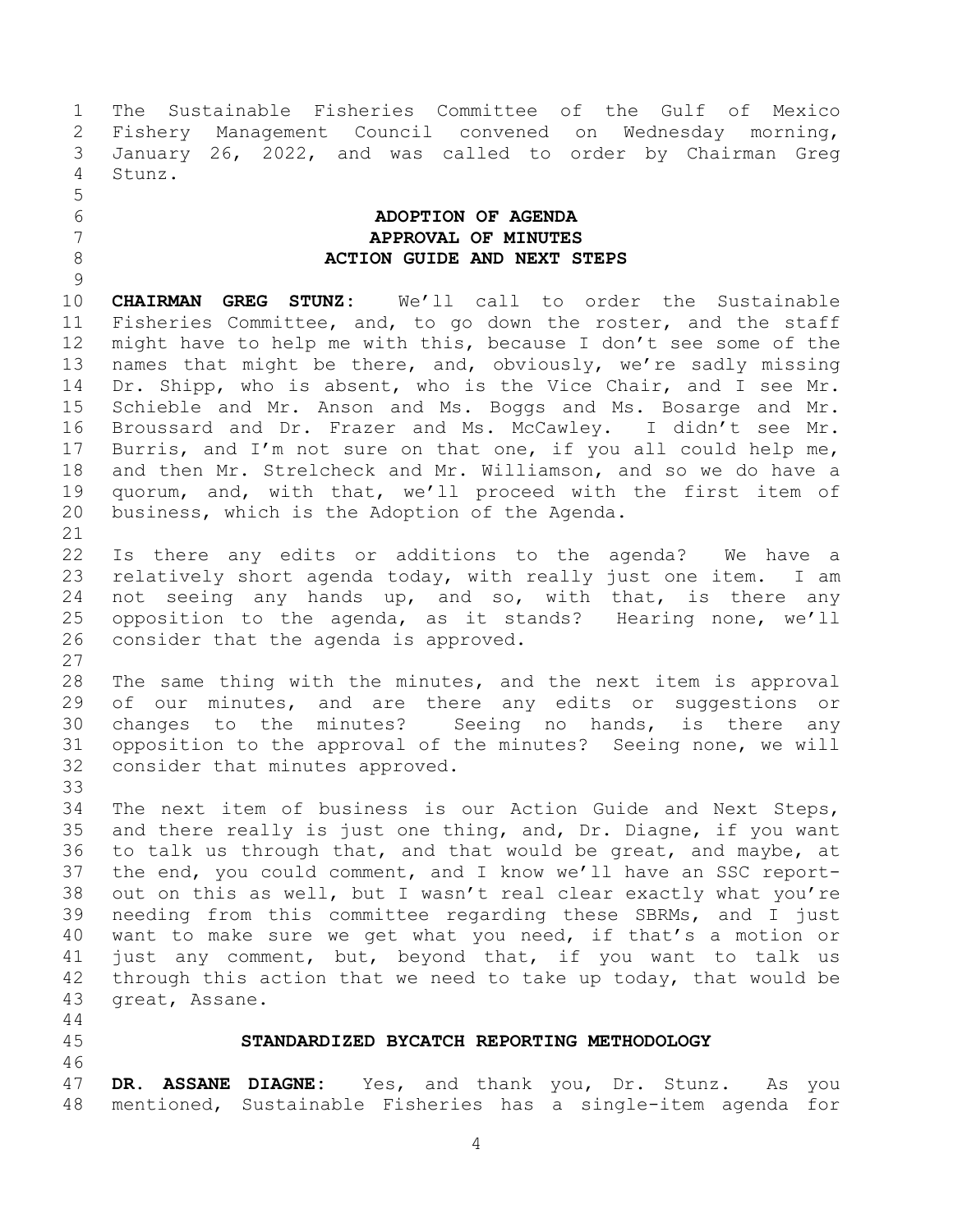The committee will also receive the SSC's recommendations, and what it is that is required from the committee is to consider the information presented and make recommendations to the council, in the form of a motion to approve the document presented to you, would be great. Thank you. **CHAIRMAN STUNZ:** Okay. Thank you, Dr. Diagne. If there is no questions or comments from the committee, we will go ahead and proceed with Item Number IV, and, not seeing any, if we could load Mr. Luers presentation, please and, Mr. Luers, if you're ready, that presentation can be found on Tab E, Number 4. **PRESENTATION MR. DAN LUERS:** My name is Dan Luers, and I work with SERO, with Sustainable Fisheries, and, today, I'm going to talk to you about the SBRM five-year review, and so what we're talking about here is standardized bycatch reporting methodology for each of the fisheries, and so what an SBRM is, it's an established, constituent procedure used to collect, record, or report bycatch data in the fishery, and the purpose is to collect, record, or report data that, in conjunction with other information, are used to assess the amount and type of bycatch, and so, as I mentioned, the council SBRMs for each of its FMPs. According to Magnuson-Stevens, the term "bycatch" means fish which are harvested in the fishery, but which are not sold or kept for personal use, and they include economic and regulatory discards, and so it does not include fish released under a recreational catch-and-release fishery management program, such as for billfish or tarpon or those sort of things that are intentionally caught and released. In this presentation, and for this document, the term "fish" includes turtles, but it does not include marine mammals or seabirds, and so we don't cover any bycatch of marine mammals or seabirds. Bycatch also doesn't include incidental catch, and so, in other words, anything that is caught that wasn't targeted, but is kept, that's not considered bycatch, but incidental catch, and so bycatch is composed of discarded species, and so, largely, I will use bycatch interchangeably with discards in this

 this meeting, and Mr. Dan Luers from SERO will give a presentation to review the Standard Bycatch Reporting Methodology white paper, and this document constitutes the

review, which is required by the SBRM final rule.

<span id="page-4-0"></span>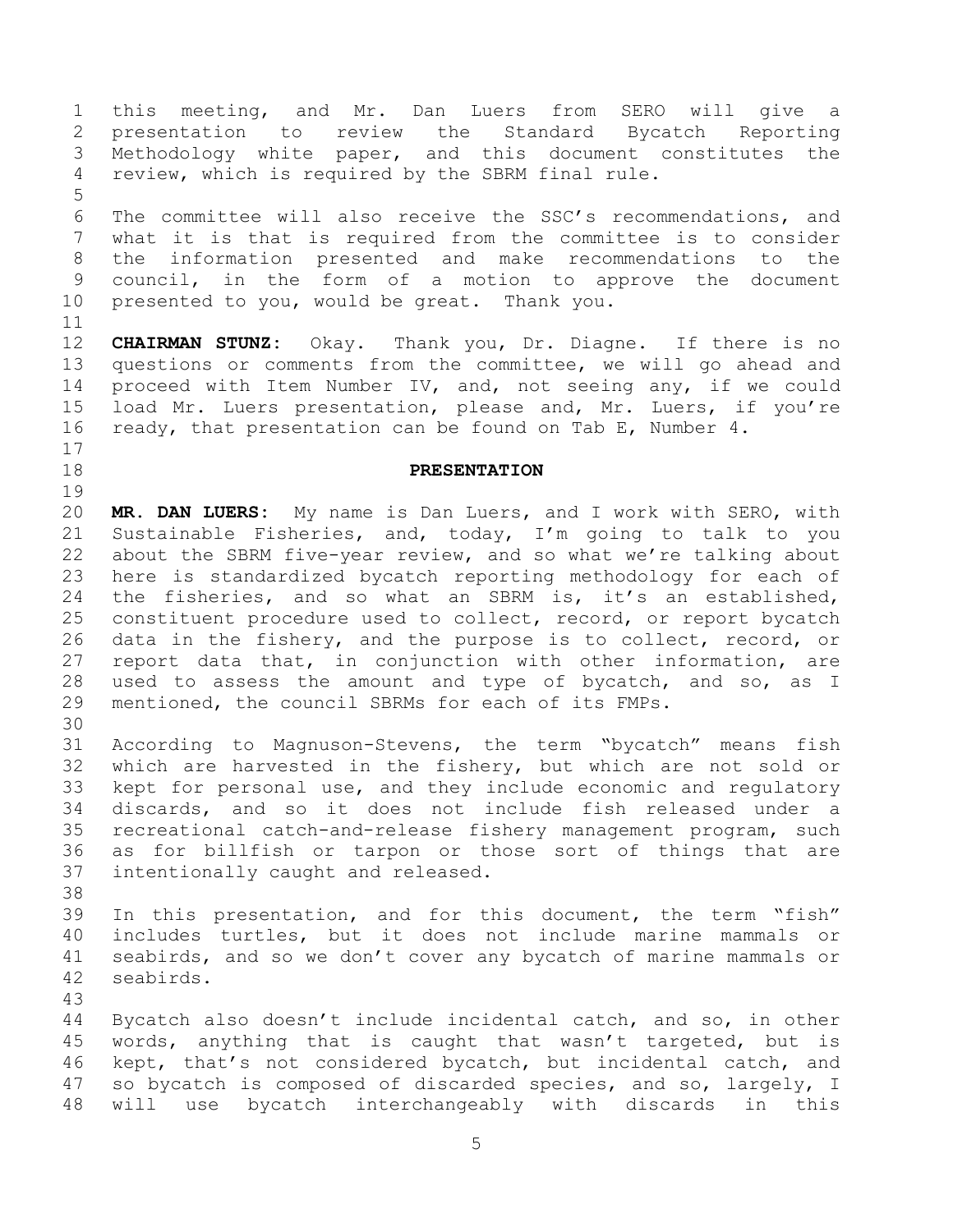presentation.

 The purpose of this presentation is to outline what should be in this SBRM review, discuss the specific fisheries and the SBRMs, and assess the adequacy of current SBRMs in each fishery, and so, for each fishery, you should be thinking about are the SBRMs adequate to assess bycatch, based on the four criteria I'm about to present, or do current SBRMs require changes or amendments. 

 The councils must review the SBRMs every five years, and so this is due by next month, and then we'll do a review every five years subsequently. The four tenets that we're looking at with these are the characteristics of the bycatch occurring in the fishery, the feasibility of the methodology, from a cost, technical, and operational perspective, the uncertainty of the data resulting from the methodology, and how the data resulting from the methodology are used to assess the amount and type of bycatch occurring in the fishery. 

 The questions you should answer are is the SBRM feasible, from a cost, technical, and operational perspective? Can the uncertainty associated with bycatch data be described quantitatively, or qualitatively? Are data adequate to assess 24 the amount and type of bycatch occurring in the fishery, and are data useful in management of the FMPs?

 These are the FMPs that we're going to go through, and the first three will require the majority of the time, and there is very little for the last three, and so those will go relatively quickly, and so, without further ado, we'll jump into Reef Fish. 

 There is thirty-one species in the Gulf, 837 permitted commercial vessels and 1,289 federally-permitted for-hire vessels, as of when we culled the data in 2020, and, primarily, they use longline, vertical line, or modified buoy gear.

 The bycatch reporting methodologies, logbooks are required for all vessels, which must include the quantity and pounds of all species landed, the area they are caught, the gear, et cetera, and then the supplementary discard data program, and so, if selected, operators must report the number and average size of fish being discarded by species and the reason for discards, and 43 that occurs to 20 percent of fishermen every year, and so it's a rolling, so that every vessel operator should be covered within a five-year period, and no one should be covered more than once. 

 We also have the Reef Fish Observer Program, which the observers report all catch, including bycatch of protected resources, and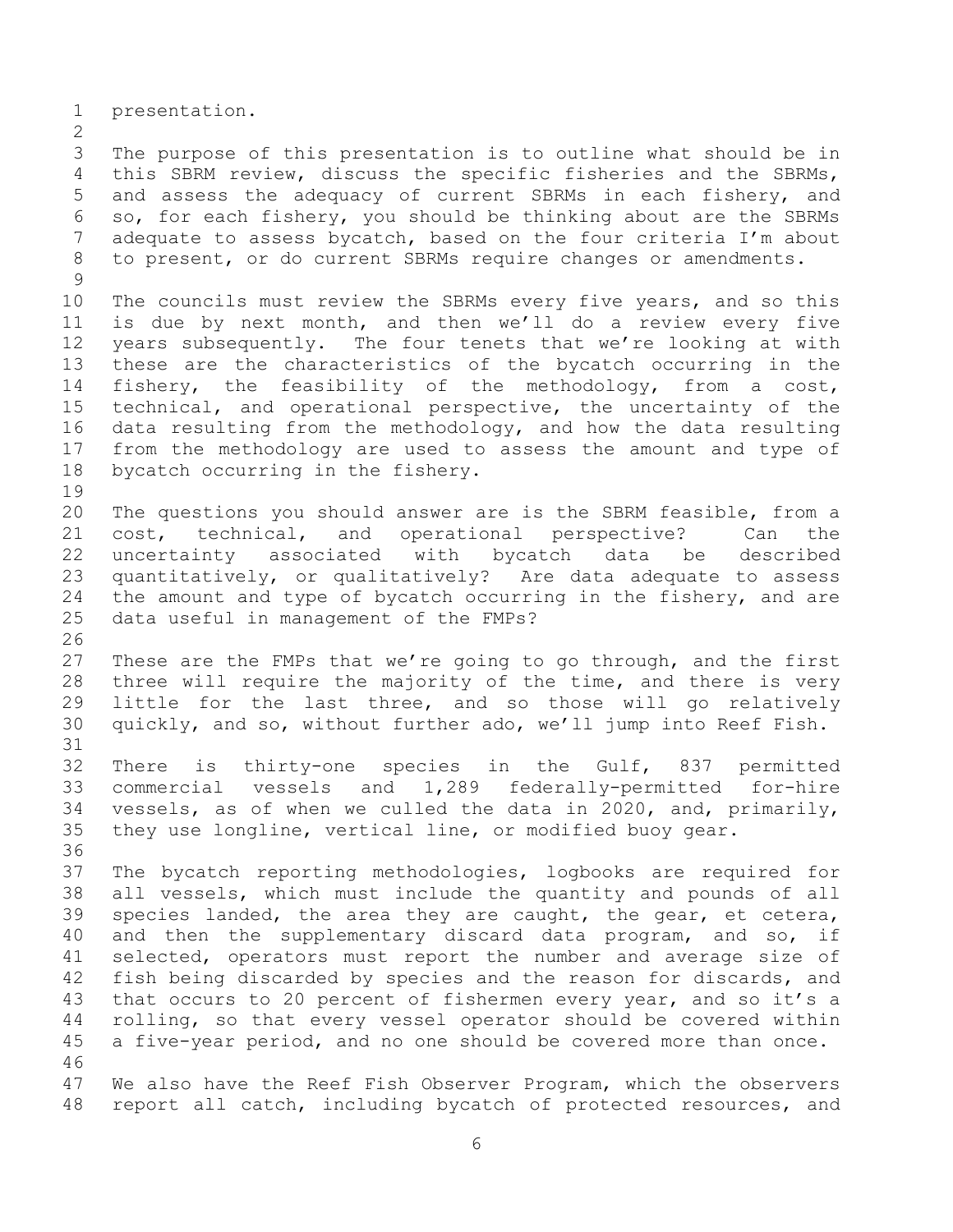so that happens on approximately 2 percent of trips annually, and this is not really an SBRM, but the shark longline observer program also provides us important data on bycatch of reef fish species. Characteristics of the bycatch, for for-hire vessels, we have the Marine Recreational Information Program, and that is the Access Point Angler Intercept Survey, the Coastal Household 9 Telephone Survey, or the new -- I guess it's not really new anymore, but the Fishing Effort Survey. These estimate catch rates and effort for captured species, including discards, and we also have the Southeast Regional Headboat Survey, and so that consists of logbooks and dockside sampling, and the logbook portion collects information on fish discards, and then the new Southeast for-hire SEFHIER program, which was implemented in 2021, and so a mandatory electronic reporting of all catch and effort data, and that includes discards. For private recreational vessels, again, we have MRFSS and MRIP, and those estimate catch and effort of captured species, including discards, and that's all self-reported, and so I'm going summarize, in these subsequent slides, the amount and type of bycatch. However, the important thing to remember here is that we're not really looking at the numbers of the bycatch as part of assessing it. What we're really looking at is whether our SBRMs are adequate to accurately estimate those numbers, and so are we getting the correct numbers is what we're looking at and not what are we getting. First, we have for the commercial fishery, and this is the top ten species by gear type on commercial trips that landed reef fish, and our period that we used was 2015 to 2019, and that was largely because that's the five most recent years of complete data that we had when we began looking at this study, and so you can see that red snapper and red grouper dominate in both the vertical line and in the longline, and, over on the right, you can see the reason for discards, and, for red grouper, that would be not legal size, and, for red snapper, other regs, which could be a combination of things, like undersized and out of season, and so that one is a little hard to quantify exactly what it is, but it's probably a combination of certain things. This is a -- This graph shows the recreational discards by mode, and so, if you look at this, you can see the landings, and those are in thousands, and so, when you get up into the thousand

thousands, we're talking millions, and so you can see the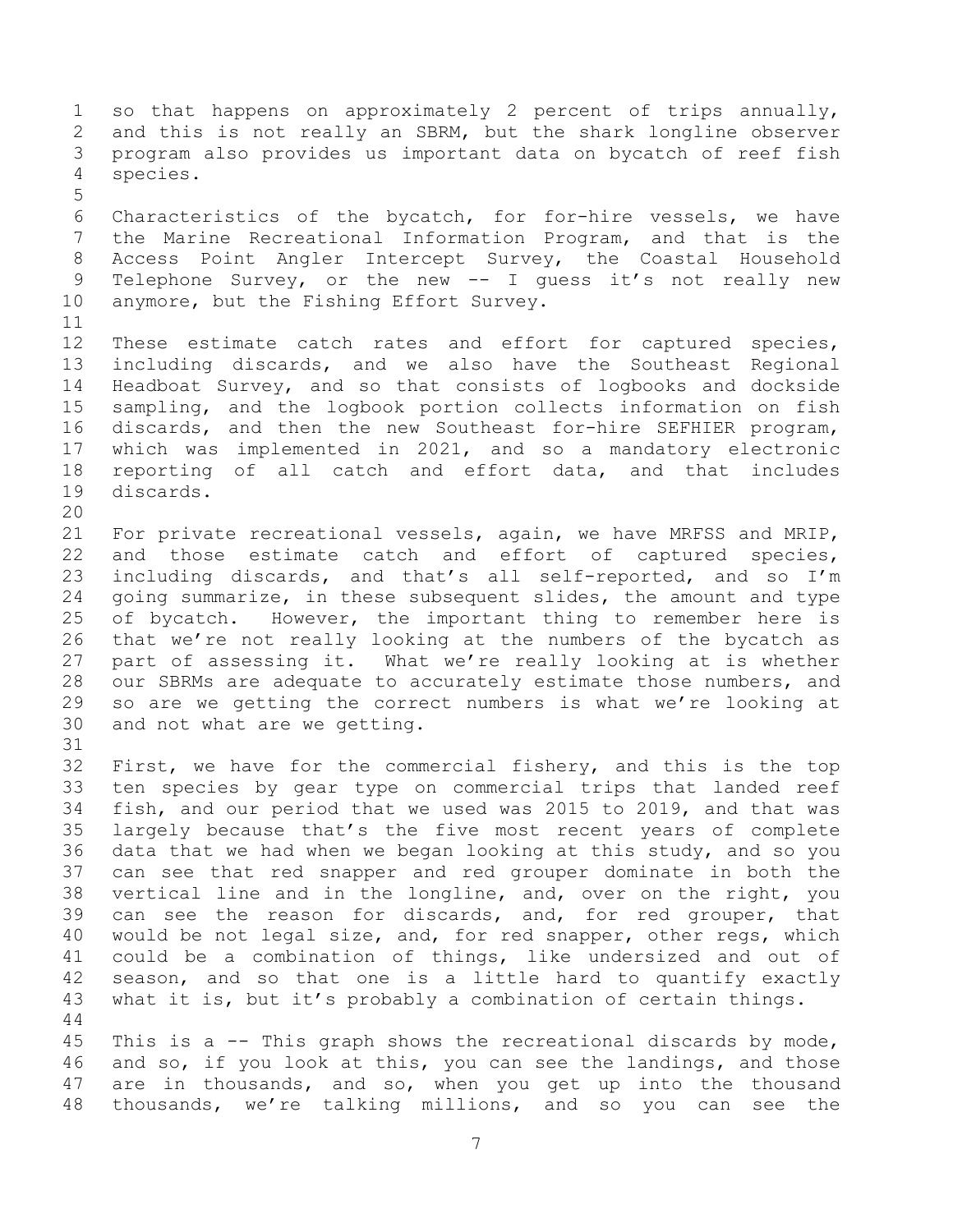landings versus discards and then the ratio, and you can see 2 that, for some species, like gray snapper, it's very low, and almost all of them are kept, whereas, when you get to gray triggerfish, you are talking, for private, seventeen out of eighteen fish are discarded, and so, yes, it's a big difference. You can also see the numbers, where the majority of the discards occur, and the private dominates over all of the others in the number of discards. 

 The importance of bycatch in estimating mortality, and the effects of bycatch on the ecosystem, discard mortality estimates are species-dependent, and they're variable and highly uncertain. Discard mortality is associated with increased depth, seasons associated with warmer water temperatures, bottom longline gear, and external evidence of barotrauma.

 Discard mortality is accounted for in stock assessments. The accuracy of bycatch estimates are fundamental to appropriate management, and, if not properly accounted for, discard mortality could reduce stock biomass to unsustainable levels. 

 Criteria Number 2 is the feasibility of the methodology, from cost, technical, and operational perspectives, and so I went through these one-by-one, to say kind of what our determination was on this, and not that you may not have a different determination, based on the document and what I say here, but this is kind of our assessment.

 For logbooks, it's a long-term program that appears feasible and modernization is possible, as we saw in previous presentations this morning, and the supplemental discard data program is also a long-term program, and it's been around for twenty years, and it appears feasible. The data utility is a bit questionable, and we'll talk about that in a little bit, and then the Reef Fish Observer Program is feasible, provided that funding continues, and funding has dropped off a little bit in recent years, but it does average about 2 percent, and so that's kind of traditionally what it has averaged.

 For recreational SBRMs, we have -- In the for-hire fishery, we have MRIP, which seems -- Which is long-term and appears feasible, and the Southeast Regional Headboat Survey is the same thing, and, with SEFHIER, it's a new program, and there is a lot of work that went into putting infrastructure in place for this, and a lot of money was spent, and so it appears that it is feasible, and it appears stable, due to all the resources that were put into it, and I think we're committed to keeping this going for the long-term. Then the private is the same thing,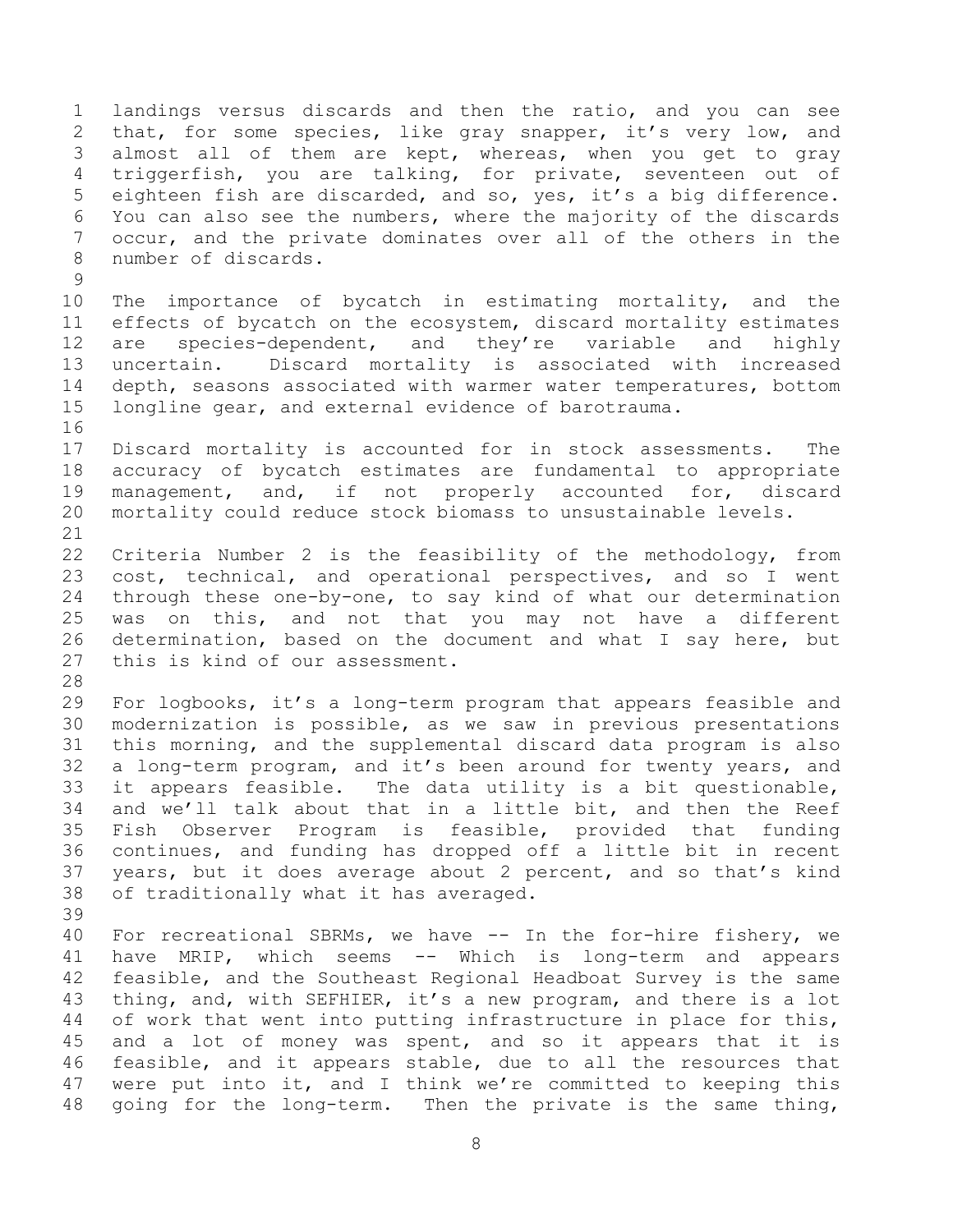for MRIP and a long-term program that appears feasible. Is the level of uncertainty understood or acceptable, given the obvious obstacles that there are? With logbooks, and logbooks is a supplementary data discard program, and I kind of -- I separated them, but they're kind of grouped together, because logbooks really report the targeted species, and then the discards are reported in the discard logbook, and so rare and unknown species may not be identified before discard. Protected species are potentially not reported, and there is a high uncertainty associated, with CVs often exceeding 100 percent in the discard data program. Non-reporting is an issue. There's a box on the form that says no discards, and, if you check that box, you would be in compliance, and, at this time, this occurs on greater than 50 percent of all trips, which is probably not an accurate representation of what's going on on those trips, and, finally, we have the Reef Fish Observer Program, at about 2 percent, and it's less accurate in estimating the capture of rare species, just because of the low percentage of coverage. Also, the Reef Fish Observer Program indicates that self- reported discard data from the supplementary program are consistently lower than observer reported rates. For the recreational SBRMs, all of the recreational are self- reported, and so there is obvious caveats that come with trusting that data, and so the MRIP self-reported by fishermen includes dockside surveys for the for-hire fishery, the SRHS logbook and dockside sampling, and so the logbook is the one that actually provides the discarded -- The information on discarded fish, and then SEFHIER, and we haven't got any data from SEFHIER yet, or, well, we have got data, but it hasn't really been analyzed or anything, but we are expecting that to improve the data on for-hire vessels in the Gulf, as it does collect data on all discards, including sea turtles. In the private, we have self-reported data from MRIP and MRFSS, and then LA Creel does estimate, for most council-managed species, and Texas does not estimate -- They only do estimates of landed fish, but not bycatch. How is the data resulting from the methodology used to assess the amount and type of bycatch occurring in the fishery? The Southeast Science Center uses the data in stock assessments, to incorporate bycatch into estimates of total fishing mortality, and the SSC uses the information, as they review the status of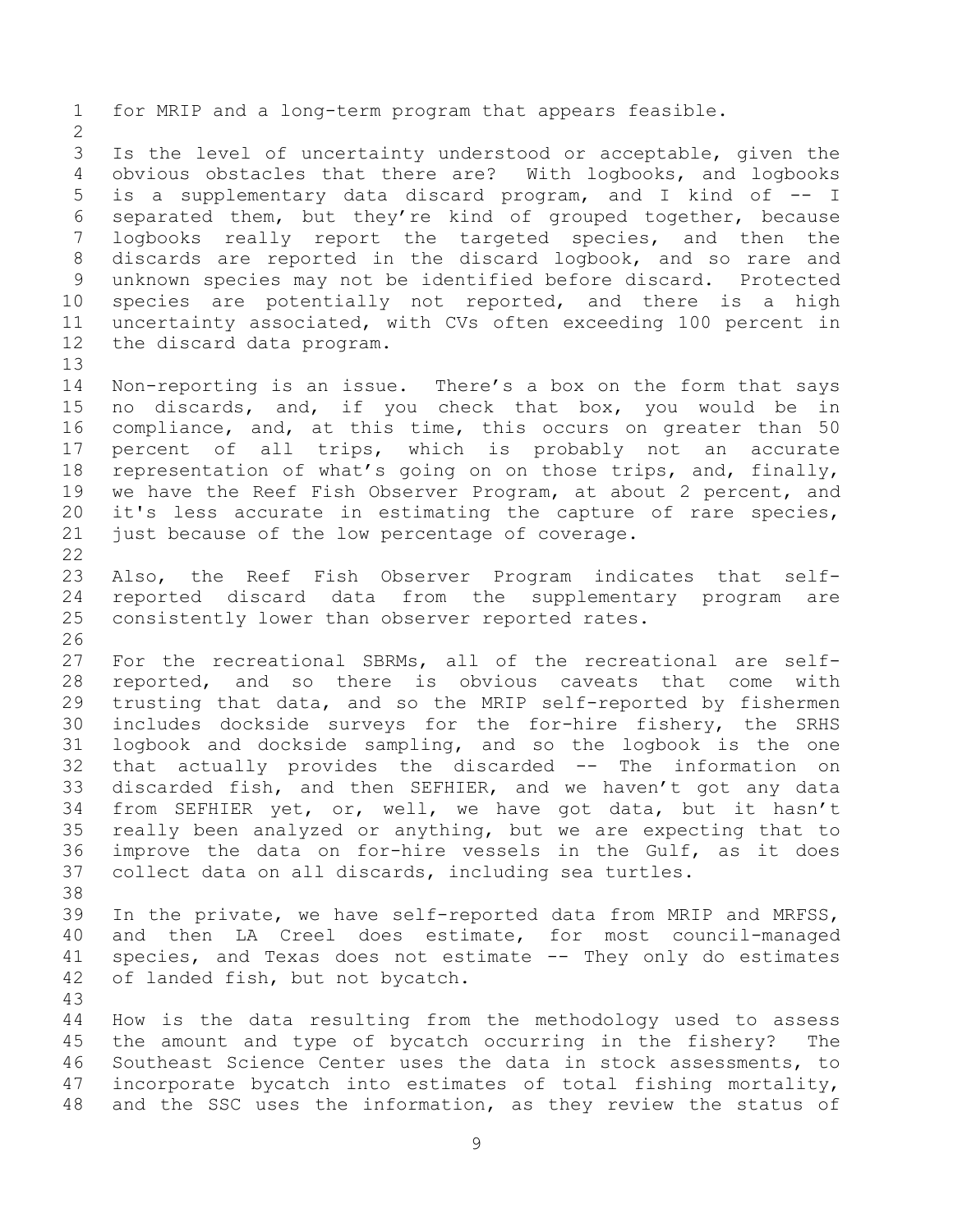fisheries and develop ABC recommendations. The council uses SBRMs to derive bycatch information to assess if new management measures are necessary and develop measures and evaluate the potential impacts of measures, and so all aspects of fishery management in the region that have bycatch implications use data from the SBRMs. 

 By the way, this slide is pretty similar for all of the fisheries, or for many of the other fisheries, and so I might just say the same thing, or I will probably just skip over this for the future fisheries. That is all that I have for Reef Fish, and I think we were planning on doing questions at the end, but I would be happy to do clarifying questions, if there's anything like that. If not, I will just move on.

 **CHAIRMAN STUNZ:** Committee, I think, if there are some clarifying questions, that would be great, and maybe hold off towards the end, and this is quite a lengthy presentation, and we do have only forty-five minutes, and so I think maybe, Mr. Luers, we want to move through it, unless there is something that the committee really needs at-hand. Otherwise, we'll just kind of keep going.

 **MR. LUERS:** Okay. That sounds great. All right. Next is the Shrimp FMP, and so four managed shrimp species of brown, white, pink, and royal red. Currently, there are 1,467 federally- permitted vessels in the Gulf, and they primarily use trawls. 

 The bycatch reporting methodology for commercial vessels are electronic logbooks, including the cELB, and so it's required for all vessels, and there's an accurate calculation of vessel effort, CPUE at fishing locations, and they must provide the size and number of trawls, the types of bycatch reduction devices and turtle excluder devices, and then we have the Gulf of Mexico Shrimp Observer Program, and so observers report catch on all bycatch, including protected resources, and that's 2.5 percent of trips annually, and that's generally been the average over the last 5 to 10 years.

 Other programs that are not SBRMs that are helpful is the Southeast Fisheries Science Center cooperates with the states to monitor fishing effort, and then OLE maintains spreadsheets with boarding details, and the Sea Turtle Salvage and Stranding Network maintains a database of sea turtle strandings in the Gulf and uses that, along with observer data and other data, to monitor sea turtle mortalities from fishing interactions. 

Here is kind of a breakdown of the catch, and this comes from a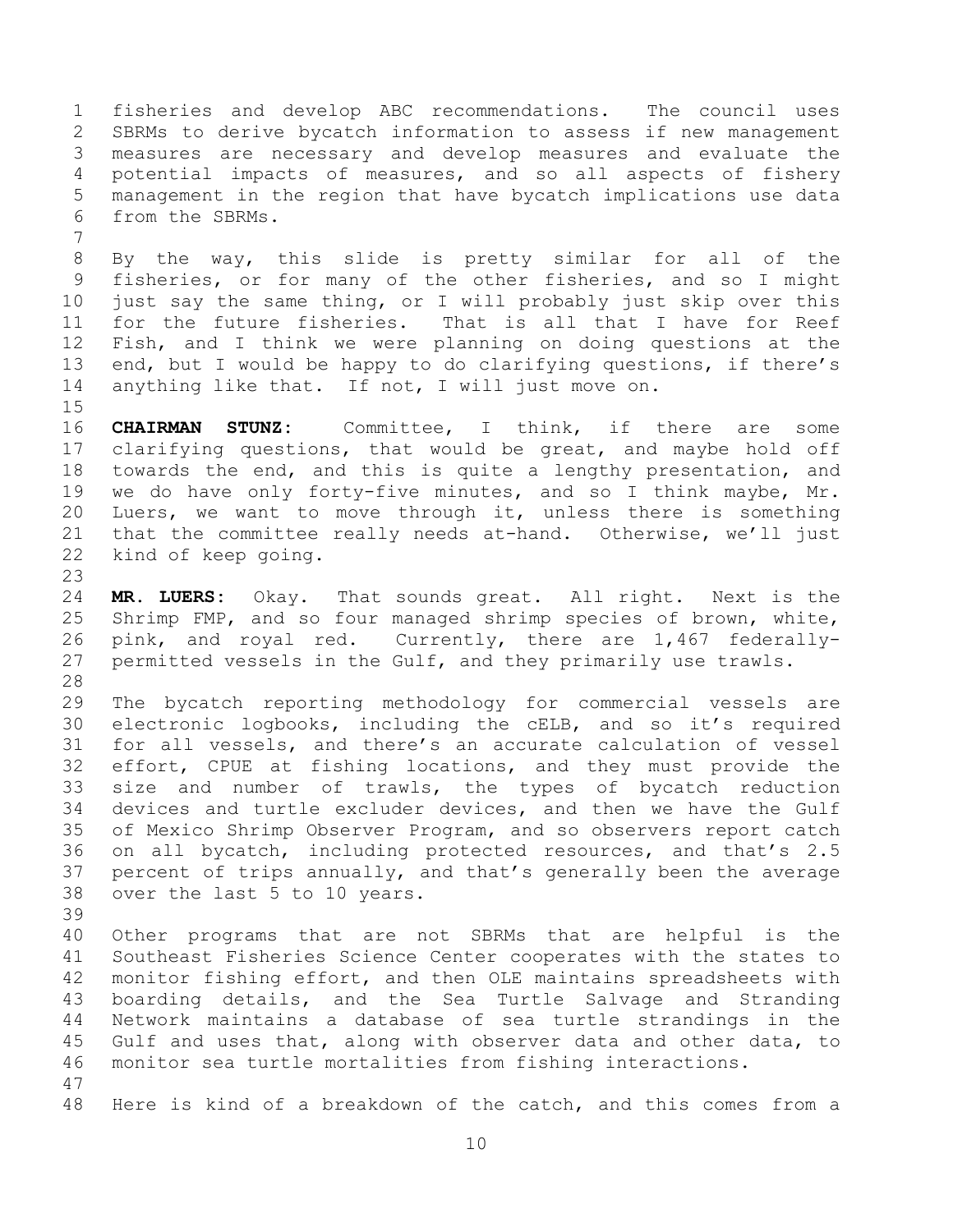Scott Denton paper in 2020, and the data though is from 2011 through 2016, and so, once again, just a reminder that the bycatch -- What the actual species are matters less than whether we're able to accurately estimate what they are, and so, first, I will mention sea turtles and protected species, because they are not on this graph.

 There were 131 sea turtle interactions, 73 percent of which were released alive, during that 2011 through 2016 period, and there were also two smalltooth sawfish, and the preliminary data from 2015 to 2019 indicates that the turtle catch rates are pretty similar, and I think the sawfish rates are about the same, and there are a few other protected fish captured that you can find in the document, but, as you can see from this graph, the majority of catch in each fishery, or for most fisheries, is the fish unspecified, which is basically non-targeted, or obviously not targeted, but species that are just grouped because they are not commercially important. Then, when you add that to Atlantic croaker, you get up near 40 to 50 percent of the catch in general before you start to get to the targeted species. 

 Generally, for the targeted species, you're looking at third to less than half of the catch, depending on the fisheries, is the targeted shrimp. I included the other important species down here, because those are the managed species, and you can see the percentage of catch of those is very small, and red snapper is at 0.3, and then those are the top-four species.

 The importance is shrimp trawl gear can affect the abundance of species that are targeted by other fisheries, and little is known about the status of the finfish and invertebrate species that are present in shrimp trawl bycatch in the greatest numbers, because they aren't generally targeted in any fishery. 

 From a feasibility perspective, the electronic logbooks, including the cELB, and we discussed that recently, and modification is currently being discussed, and the program is expected to be maintained. The Gulf of Mexico Shrimp Observer Program is expected to continue at approximate current coverage levels, and it's always funding dependent, and then the other programs are independent of the council, and I mentioned that they're expected to be continued as well.

 The uncertainty of the data, the Gulf of Mexico Shrimp Observer Program is the best method for estimating the discard rates for each species. Generally, the CVs are low, less than 0.2, associated with bycatch species, which we consider low.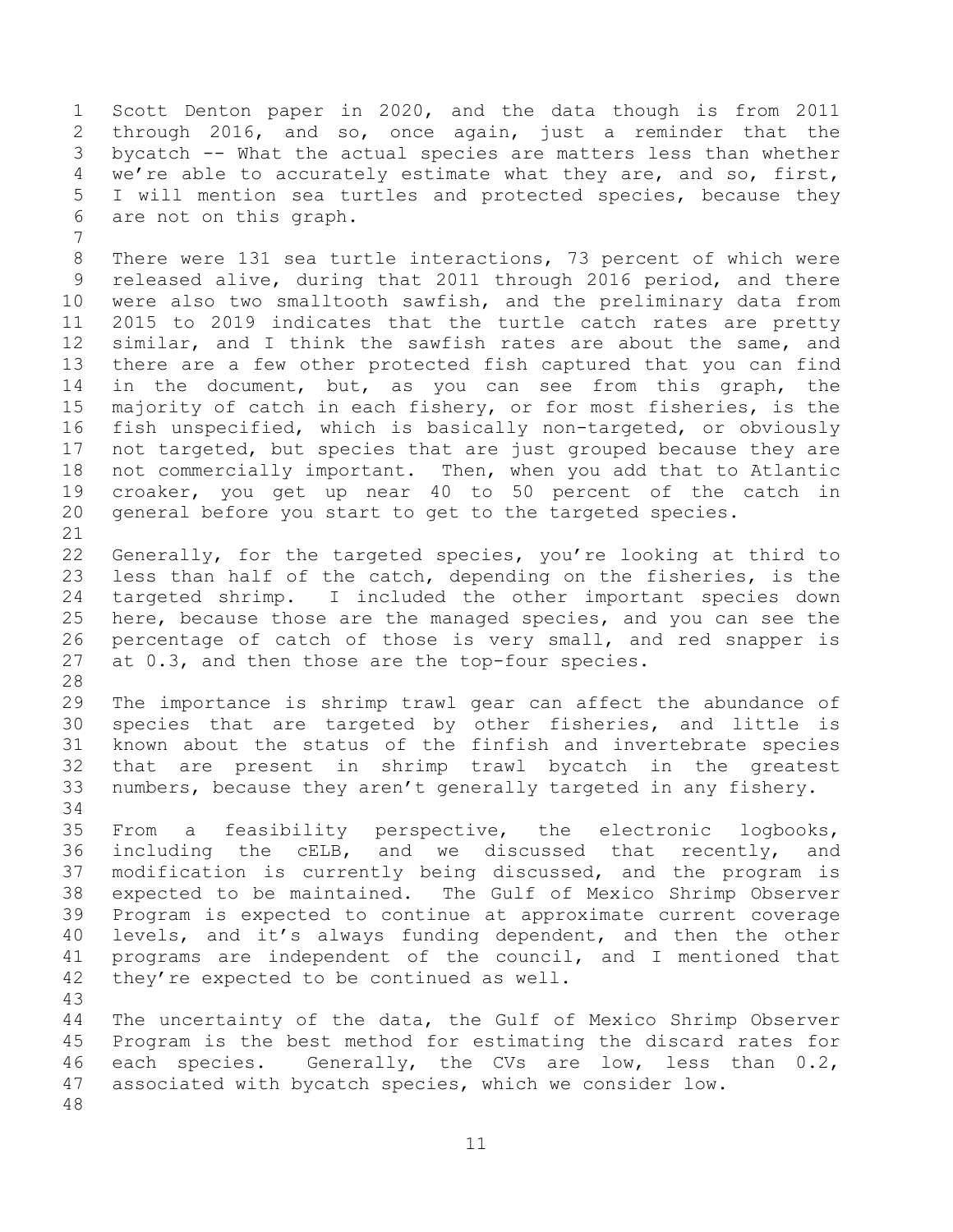Logbook data, on the other hand, has some biases, like inaccurate reporting of bycatch, protected species, and low compliance rates. Then it can be -- It is very useful for effort by area and info on captured rare species, and so, by using the observer program, the catch discard rates, combined with the logbook data for effort, that's the best method for estimating bycatch. Again, the same -- We're basically using the same SBRM data, for the same reasons, that we did for the reef fish fishery, and that's all I have for shrimp, and so any clarifying questions on that, before I move on? I will give you just a second. All right. Next, we have Coastal Migratory Pelagics, the CMP fishery, and so it's jointly managed with the South Atlantic. In the Gulf, the species are king mackerel, Spanish mackerel, and cobia, and the primary gear is trolling, handline, and gillnet. The bycatch reporting methodology for commercial vessels is somewhat similar, in that we have logbooks in the supplementary discard data program, which reports -- Which is operated in the same manner as it was for reef fish. Then, in addition, we have the Southeast Gillnet Observer Program, which covers all anchored, strike, or drift gillnet fishing, regardless of species targeted, year-round in the Gulf. It covers a percentage of all of those, and so it doesn't matter what species is targeted, and I guess I mentioned that, and so, on recreational vessels, the same thing. For the charter boats, we have MRIP, and then we have the headboat survey and SEFHIER, and, for private anglers, there is MRIP, LA Creel, and Texas doesn't report bycatch. Here is a quick rundown of the estimated amount and type of bycatch commercially per year, and that's from 2015 to 2019 average, and so you can see that the numbers are pretty low for discards in each of the manners of fishing, and not legal size is the most frequently-cited reason for discards of Gulf CMP species. In the recreational fishery, the top ten species with annual discards reported on rec trips capturing a CMP species, and so just a note on capturing a CMP species, and so that doesn't necessarily mean they are targeting CMP species or anything like that, and it just means this is what happened when they captured one, and the private sector has the greatest discards, as you can see, by a substantial margin over the others, and red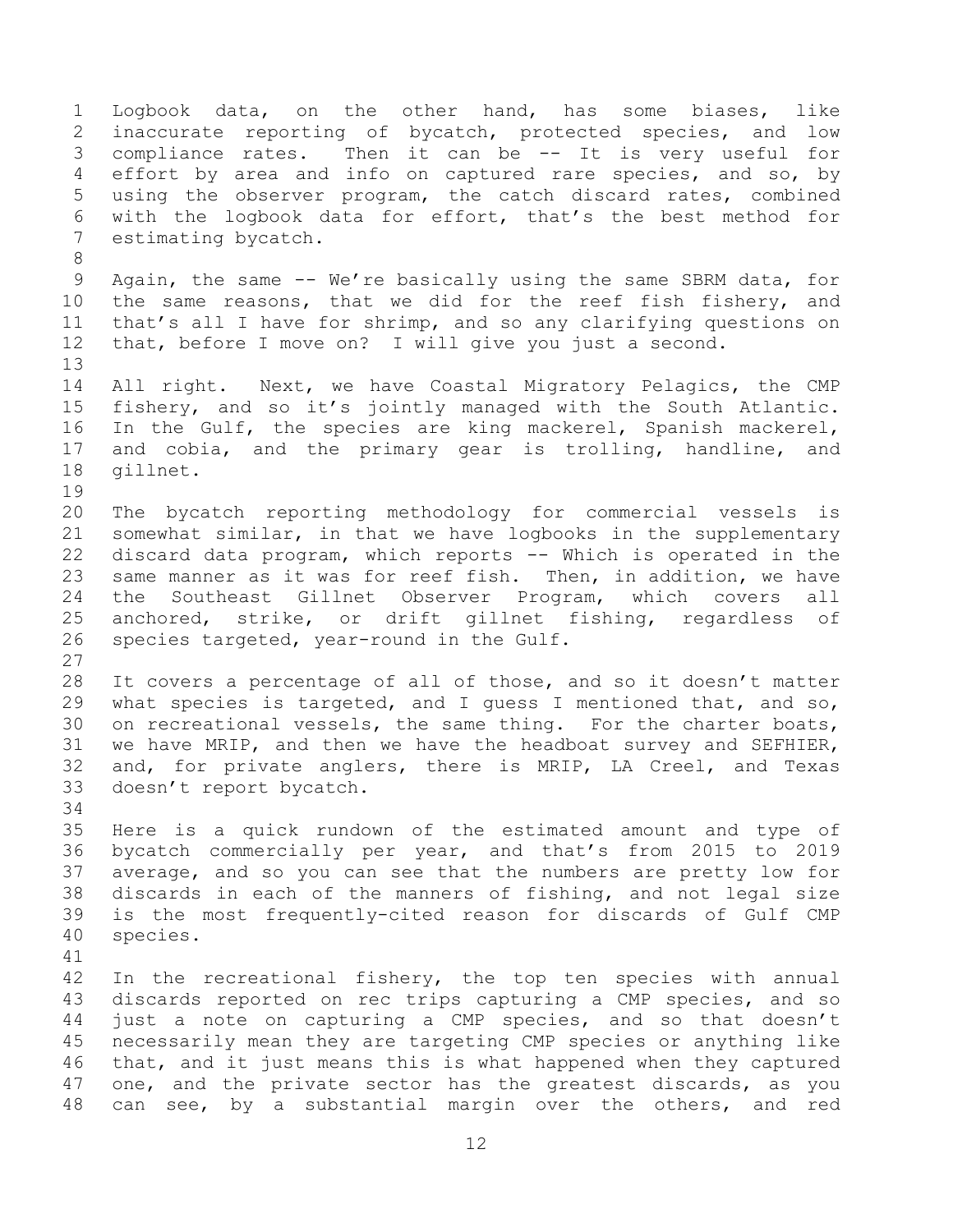snapper and gray triggerfish seem to be the dominant species on the charters, but, again, overall, it's dominated by the private sector. Bycatch mortality rates vary from 5 percent for cobia to 100 percent for king mackerel, estimated in the gillnet fishery. Are the SBRMs implemented feasible, and so the logbooks and the supplementary data logbooks, the same answers as for reef fish, and they're expected to continue. Also, the Southeast gillnet fishery, and the amount of gillnet fishing that goes on now has definitely subsided quite a bit from what it was a few years 12 ago. Each year, they put out a summary of fishing effort, of observed effort, and it decreases every year, but there is still some, for different species, mostly king and Spanish mackerel, that this program operates covering, and, in the Gulf, it's almost all king mackerel. Then, recreationally, we have the same as the reef fish, which we discussed, and the same feasibility, and, for private anglers, the same thing. The level of uncertainty, the same caveats with the logbook, especially with the supplementary data discard program. Non- reporting is an issue in this fishery as well, and the gillnet observer program does give accurate estimates of bycatch for the gillnet fishery. Recreationally, the same thing, and everything is self-reported, and so you have self-reported data, and you know that there are some, and you have to look at that through the lens of being self-reported. Again, this slide is about the same, on how the data are collected and how they are used, and that's all for the SBRMs for the CMP fishery, and so I will give you a minute for any clarifying questions. Okay, and these next fisheries should be very quick, because mostly NOAA and the council don't do a whole lot with them nowadays, and so the Spiny Lobster FMP is jointly managed with the South Atlantic, and primarily they use traps and diving, and then there's a small component that uses hoop nets and bully nets. For the commercial fishery, the catch is monitored by Florida FWC, and then the Sea Turtle Stranding and Salvage Network, and that's sort of not really an SBRM, but they do maintain a database of strandings that they link to say entanglement with lines from the traps.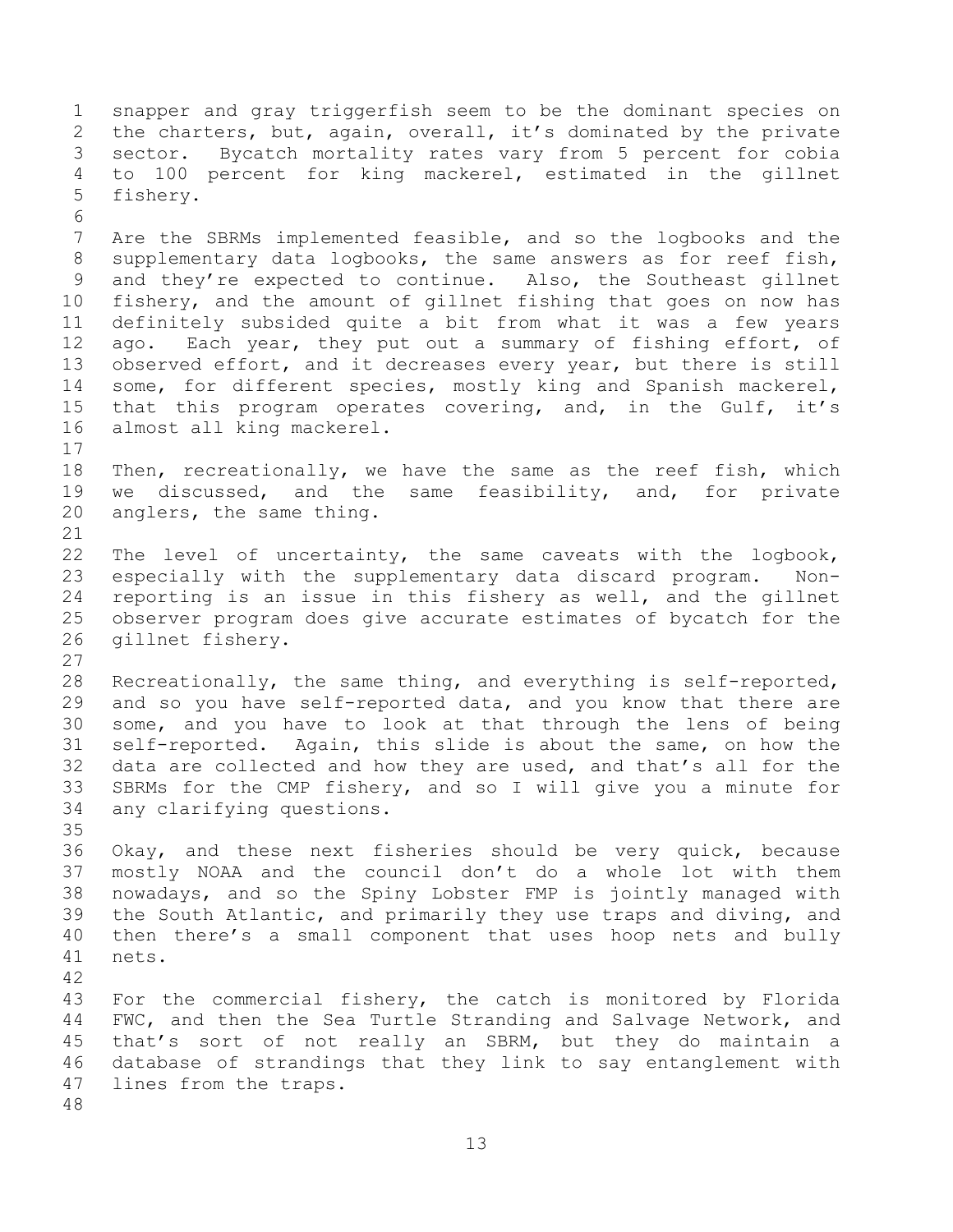Recreationally, FWC also monitors bycatch for the spiny lobster fishery, and there are low discards, generally, just because the manner of targeting is generally diving, or free diving, and so there is high specificity with what you're targeting, and so, as far as the amount and type of bycatch, there are low discards, approximately 8 to 15 percent. Most of the finfish caught in the commercial spiny lobster traps are juveniles that escape within forty-eight hours. 

 A big issue is ghost fishing, which is discarded, lost, or abandoned traps that keep fishing. About 18 percent of traps are estimated to be lost annually, in years without a major 13 storm, and traps are estimated to fish for one year after loss, 14 which means that they have degradable parts, so that, after a while, they stop fishing, and the animals can get out, but, generally, they keep fishing for about a year, and so you can see the numbers of dead lobsters associated with ghost fishing, and that's from the Fish and Wildlife Commission for Florida, and, after two weeks in the trap, lobster survivability drops dramatically.

 Importance of bycatch estimating, the mortality of commercial and recreationally-important finfish is negligible. The impacts of ghost fishing must be included in management decisions.

 Are the SBRMs implemented and in use feasible, from a cost, operational, and technical standpoint? These are run by FWC, and so, from our standpoint, they are feasible, but we're not directly involved, at this point.

 The uncertainty, the uncertainty of the data resulting from the SBRM has been evaluated through analyses associated with regulatory and FMP amendments implementing the Spiny Lobster FMP. Bycatch levels are low for both sectors. How are the data used, they're used to assess if new management measures and to develop measures to evaluate the potential impacts of the measures. Are there questions on lobster?

 All right. Then we'll move on to Red Drum, and so there's no active federal fishery for red drum in the Gulf, and so red drum may not be harvested in or from the Gulf EEZ. Red drum that are captured in the EEZ must be released immediately, with as little harm done to the animal as possible. There is currently no allowable catch and no federal fishery for red drum in the Gulf. 

 There are reports of red drum being retained, and a lot of that is likely due, as I found out during the SSC meeting, that you can only report one area as your primary fishing location on the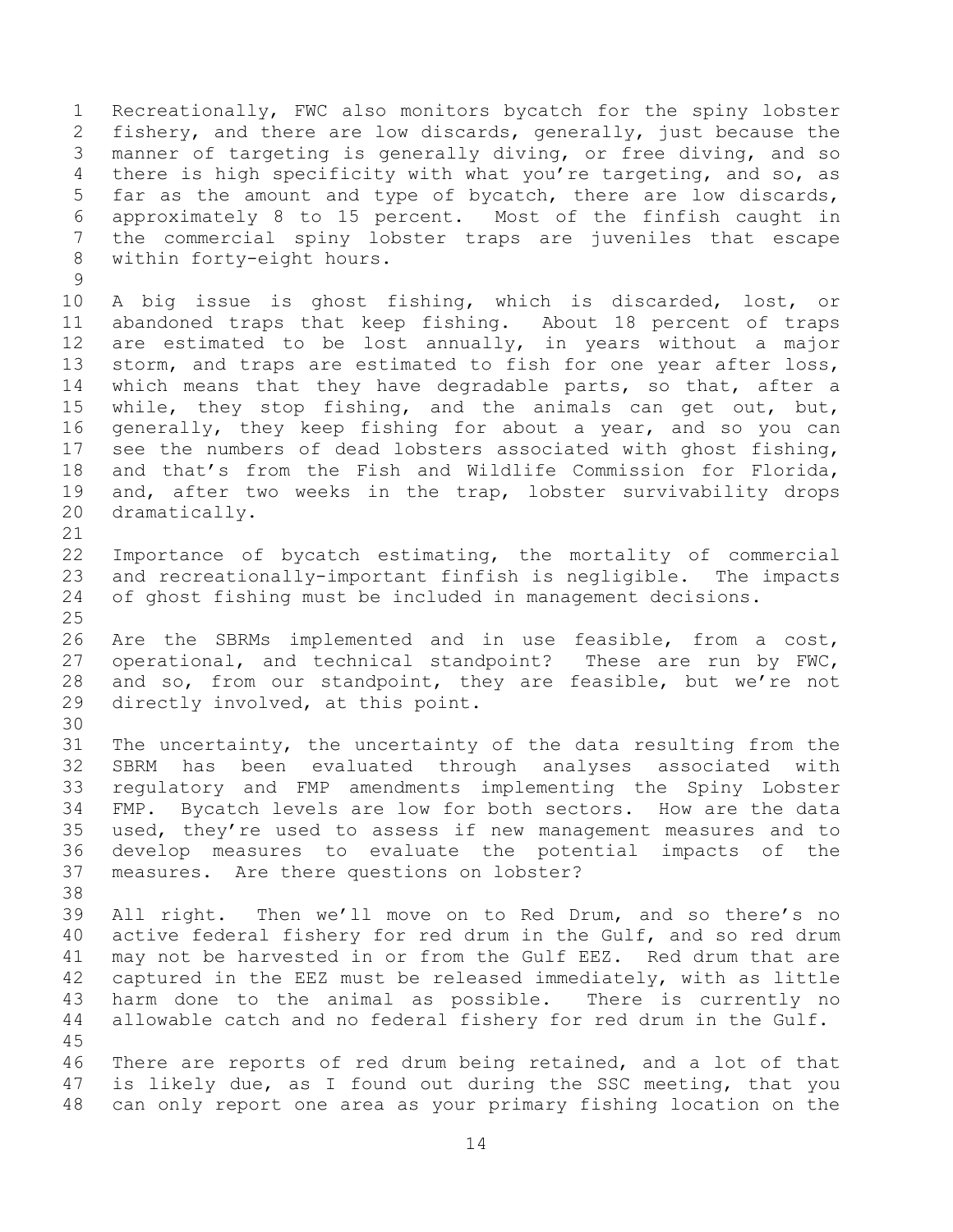logbook, and so, if someone goes out and fishes in the EEZ, and catches -- Say for snapper, and comes back in, and then fishes a little bit for red drum, and catches some of those, they would all be reported in the EEZ, and so that may be the reason for some of the reporting of red drum. There also could be some, recreationally at least, some who don't know that they're in the EEZ or did not know the regulations, and so it's important to remember that red drum may be incidentally captured in other fisheries, but this bycatch could be captured under the SBRMs in place for that fishery, and so that is why this slide is -- There is no allowable catch in the fishery, and so the feasibility we don't really analyze, and the uncertainty we don't really analyze, and then how the data is used -- We don't really analyze that as well, and that is all for red drum. I will move quickly through Coral, and so hard coral harvest is prohibited in the Gulf. Octocorals off the Florida coast and in the EEZ bordering Florida are managed by Florida, and so black and stony coral harvest is prohibited in the Gulf EEZ. Octocorals may be harvested in Florida waters and in the EEZ off of Florida that is managed by Florida. Coral captured in the EEZ must be released immediately, with as little harm done as possible. Since there is, again, no allowable harvest of coral, especially aquaculture-wise, then Criteria 2, 3, and 4 we don't really analyze, and just a quick word on this, and so we've gone through the IPT final review and the SSC review, and so we're looking for the council to make -- Largely make a determination on whether any SBRMs need to be updated or amendments made to them, but that's the decision that we're really looking for here, or state that they are adequate. Then, after this, NMFS will determine -- They will send a determination to Headquarters, and that will be the end of the process, and, again, the end of this has to be completed by February 21 of this year, and that is all I have, and so thank you very much for your time. **CHAIRMAN STUNZ:** Okay. Thank you, Mr. Luers. I'm sure there will be some questions from the committee, and, while we're waiting for them to show the hands that are up, I wanted to remind the committee that -- I think Dr. Nance will weigh-in in just a minute, concerning -- The SSC evaluated this, and made a motion and some recommendations, and so I will be interesting to hear what he has to say regarding that, as we form our opinions,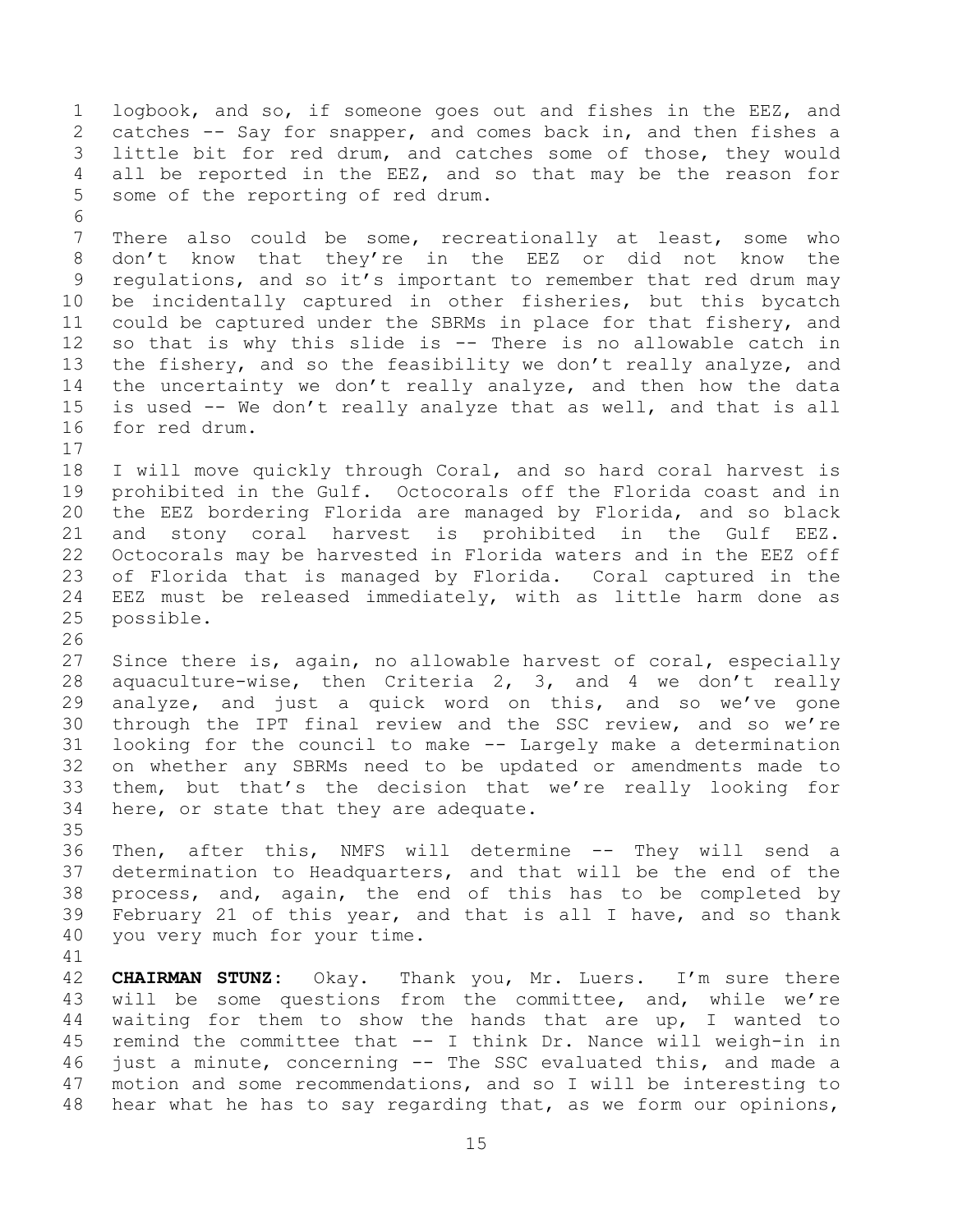1 but, for now, we can ask Dr. Luers -- Kevin Anson, I see that your hand is up. Go ahead. **MR. KEVIN ANSON:** Thank you, Mr. Chair. Thank you, Mr. Luers, for the presentation, and there was lots of information there, and so I appreciate that, and I do have a couple of questions about the content of the presentation, specifically on Slide 11, if that could be brought up, really quick. I just wanted to get some clarification on the numbers that are provided for the commercial side. **MR. LUERS:** Yes. **MR. ANSON:** If staff can bring up the presentation. **MR. LUERS:** I must not have control of it anymore. **MR. ANSON:** The numbers that are depicted there for the mean number of discards per year, that represents the total number of discards as calculated from the reports that were submitted, correct, and that's not -- That doesn't encompass the entire fishery for those species, correct? **MR. LUERS:** Let me -- **MR. ANSON:** It references the discard logbook, and so I assume it's just the total number of the fish that were reported through the logbook. **MR. LUERS:** Yes, and I am checking on that right now. **MR. ANSON:** All right, and, just for comparison purposes, and this applies to other fisheries in your presentation, and not just to the reef fish, but, in the next slide, Number 12, if staff can go to it, these numbers appear to be estimated for the entire fishery, and not just as was collected from the samples, the interviews, for instance, or from the logbook, in whatever - - In headboats, or maybe it was 100 percent for logbooks, and it probably does represent all of them, but, for charter and private, this looks like for the entire fishery, and so those numbers don't -- They aren't comparable, I guess. You're asking the same question, but you're looking at the data differently in each slide, and so I just, for future reference, recommend to use the same, so that you can -- The question is for us to look at the veracity of the data as it pertains to the quantity of the bycatch and whether or not that's applicable or not, and I think it would be better to look at it in those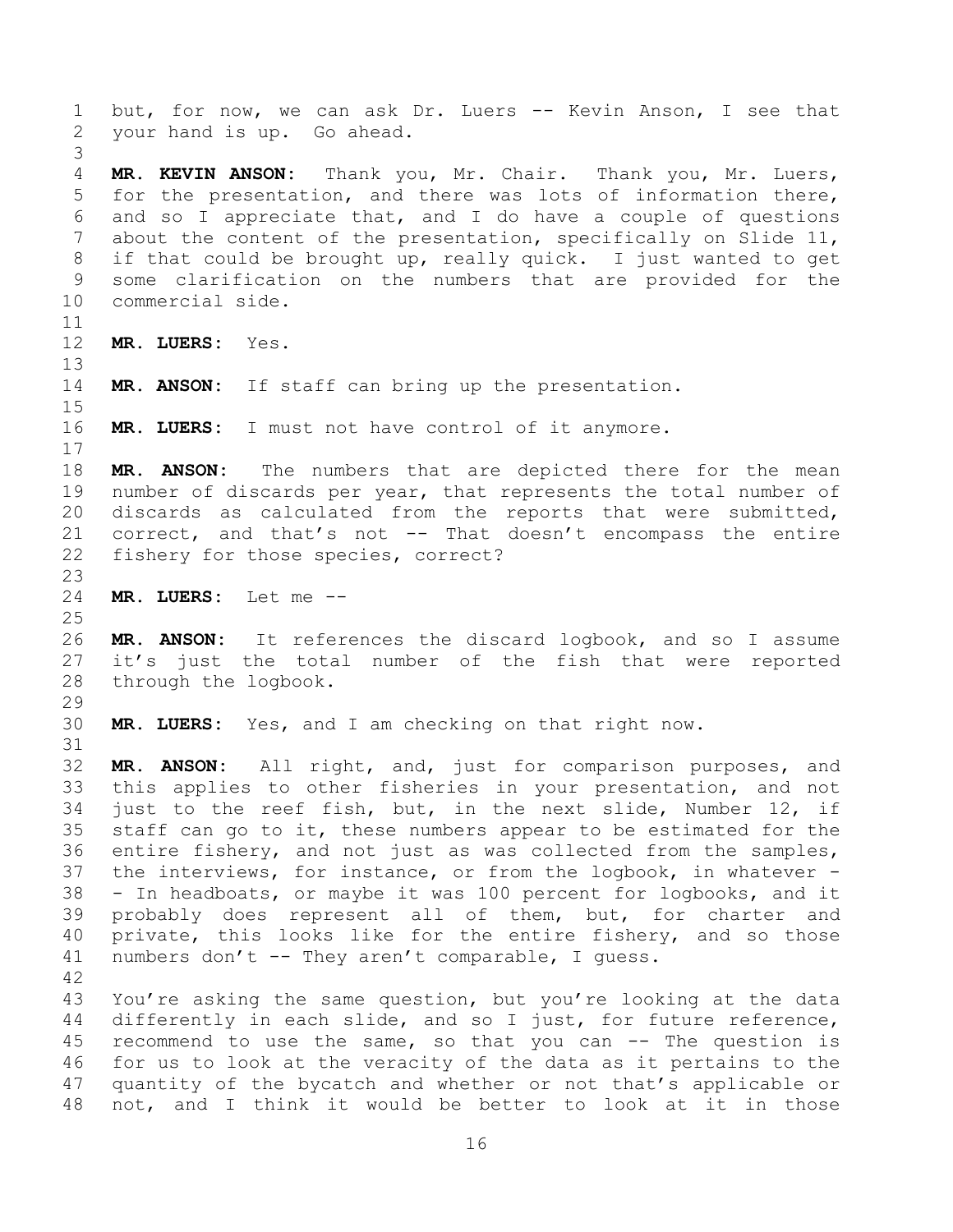terms. Then the second thing is a more minor issue, but it does relate to the definition of bycatch, and that's in Slide 36, and you mentioned that, and this was for the spiny lobster fishery, that juvenile fish are found to escape within forty-eight hours, and I know, for ghost fishing, for traps, for longline gear, trawl, what have you, that's a consideration that is given more for ESA and MMPA species, but, in terms of this, if the fish enters the trap, but is able to escape, is that really bycatch? I guess I'm just trying to get some clarification on that. **MR. LUERS:** It would only be bycatch if they pulled it up, and so that number comes from a study that looked at how long the fish stay in the trap, how long it takes them to get out if 16 they're in there, and there is -- If they get out, then, no 17 matter how long they're in there, if they get out, they wouldn't be considered bycatch, because you would never know they were there, but there would be some bycatch of those species, because they don't get out before the trap is pulled. **MR. ANSON:** Thank you. **MR. LUERS:** That's a theoretical -- That's based on a study, is what that's based on. **MR. ANSON:** All right. Thank you. **CHAIRMAN STUNZ:** Thank you, Kevin, and I share some of those same concerns in your first comment, and so I appreciate you bringing that up. Next is Mr. Gill, or I'm sorry. Mr. Gloeckner. **DR. DAVID GLOECKNER:** I just had a question on the source of the logbook data, because that will determine how I answer this, and do we know if this was just a straight extraction from the logbook database or if this was from SEDAR documents or from the National Bycatch Report? **MR. LUERS:** What are you specifically referring to? **DR. GLOECKNER:** The estimates that Kevin had identified. **MR. LUERS:** On page 11? **DR. GLOECKNER:** Yes. **MR. LUERS:** Those are just a pull from the logbook data, and so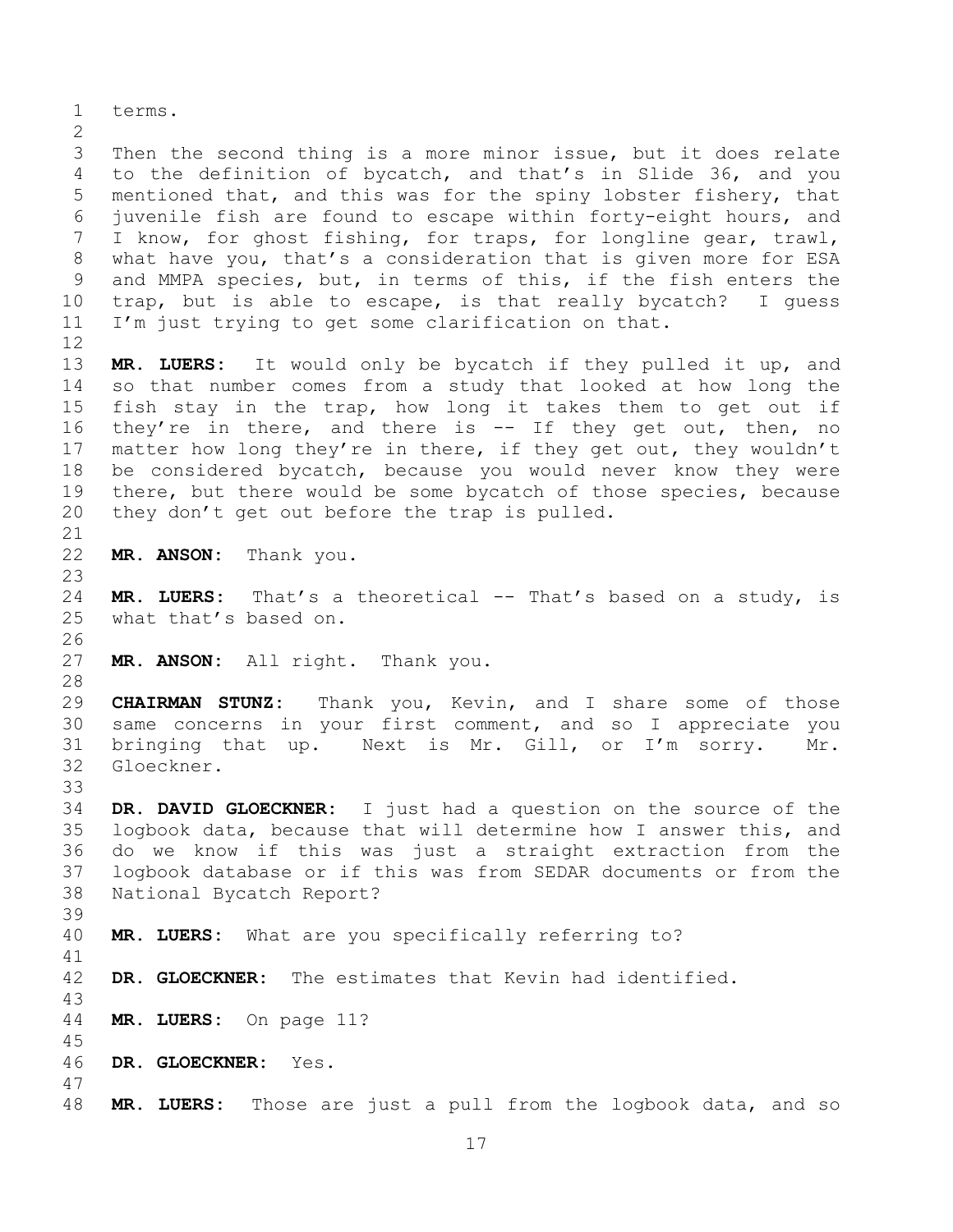1 I don't have any more information on that at this time, and there may be someone on who does, and I'm not sure. I'm not sure if Mike Larkin is on and knows the answer to both Kevin's question and your question of whether these are per year or only -- So, basically, whether this is the estimate for the total number that was captured or whether this is an estimate based on that of all captures for the year. That seems more likely. 

 **DR. GLOECKNER:** I think, for most of these, you probably could have gone to the SEDAR documents to get some of these discards, and actually had the estimate for the fishery.

 **MR. LUERS:** I agree, and that's a good point. Part of the problem was the years that we were trying to encompass for these, and so it's difficult to get 2015 to 2019 data, based on the SEDARs for most of these, and so that was kind of why we aimed to, where possible, just get 2015 and 2019 data, and maybe that wasn't the most prudent way to do it, but that's what we tried to do.

 **DR. GLOECKNER:** Okay. For Kevin, I think, at some point, we may be able to automate how we do those discard estimates, so we could produce something like this for the whole fishery, when we start talking about this, but I think that might be a couple of years off. All right. Thanks.

**MR. LUERS:** Thank you.

 **CHAIRMAN STUNZ:** Thank you. Up next is Mr. Gill, and, also, Chairman Diaz has informed me that we have a long lunchbreak, and, obviously, we're going a little bit over our time, and we still need to hear from Dr. Nance on the SSC's take on this as well, and so, with that in mind, up next, Mr. Gill, go ahead.

 **MR. BOB GILL:** Thank you, Mr. Chairman. I am not on your committee, and I have to admit that I am totally confused, and maybe I'm hung up on terminology and the use of this term "feasible", and I guess I'm referencing, for example, Slide 14, where we talk about the commercial versus the rec in the reef fish world, and it seems, to me, embedded in that term, it means are we getting the data we need and are we doing it in a reasonable fashion, and apparently that's not the case, because we're not getting the data we need, for example, particularly recreational, and yet the one that has a question in it is the commercial side.

 Could you explain what that term means and what you're actually trying to achieve here? The programs themselves are one thing,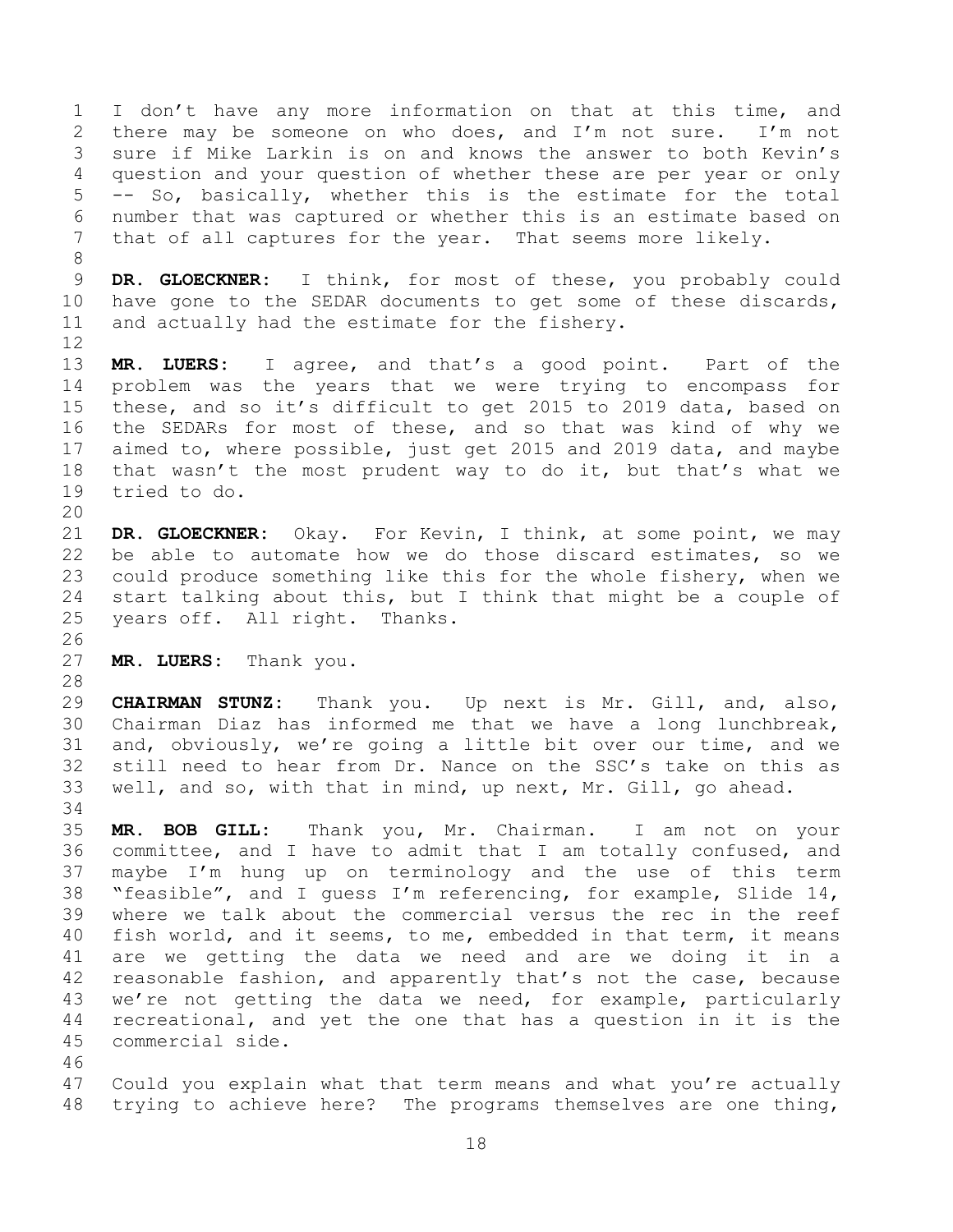but getting the data we need, it seems to me, is entirely another. 

 **MR. LUERS:** I think that's a good point, and I guess that's sort of what we're asking here, and so, to define "feasibility", at least from my perspective, and I think the others that have done this for the other regions, what we're looking at is I'm looking at these programs specifically and not as what we could add or anything like that, and so, for instance, I look at the supplementary data discards specifically, and I say, is that feasible, from a cost perspective, is it feasible from an operational perspective, and is that feasible from a technical standpoint? 

- That is the question that -- That is how I came to these conclusions for each one, and I didn't try to -- The question is really more for the council and for the committee on whether we have enough coverage or if we have -- If we cover every aspect, and like if we need more recreational SBRMs, and so I didn't include that in the feasibility here, and so that was just my line of thinking.
- **CHAIRMAN STUNZ:** Thank you, Mr. Luers. There are several more questions, but, to follow-up on Bob's point, and I'm speaking for the committee here, so others can jump in, and bycatch is certainly very important to this committee and to the council, and I think we're being asked here to make some decision points that are very critical, but I'm getting the sense that we want some more information, and I know you're asking us to comment on the technicality of the SBRMs, but, at the same time, the accuracy of the numbers generated from that are what we're really after, at the end of the day.
- I am getting -- I am thinking that maybe this committee needs to evaluate this a little more, especially given what we've seen now in the time, and that's just my general take right now, but I just wanted to throw that out there, is we're being asked to make some of these decisions that you might need, is that we might need to evaluate this a little more, with a little more time, but up next is Dr. Porch. Clay, if you're there, go ahead.
- 

 **DR. CLAY PORCH:** Thank you, Chair. I appreciate it. Just a couple of points, and I just wanted to emphasize that, with the self-reported commercial logbook data, those estimates tend to be much, much less than what we get out of the observer program, and a large fraction of them are just straight reported zeroes, and so we don't have a lot of faith in the logbook data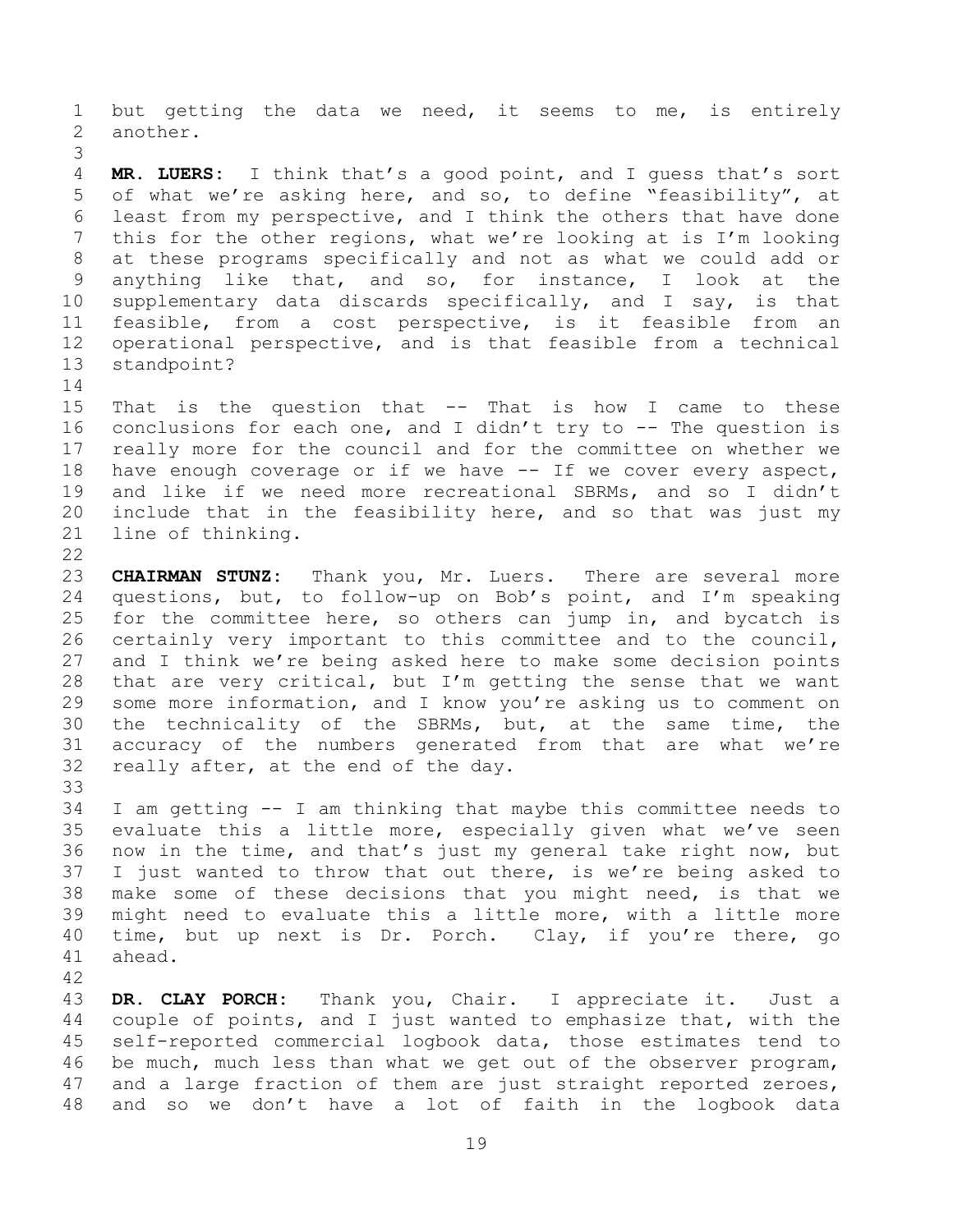directly, in terms of the estimates of discards. That has been discussed a lot of times at SEDAR, and that's why we use the observer data. The problem is that we only have a few percent coverage in the observer program, and so some species we don't get very well, and, even those where we might have a fairly reasonable CV, with only a few percent observer coverage, you get sometimes inconsistencies, sometimes, where you tend to sample in one area a little more than another, and we try and correct for that, but it's difficult when you have relatively low coverage of the fleet, and that's just because it's expensive to do, and we just don't get a huge amount of observer funds to get the observer coverage that we need. Of course, as has been pointed out with the recreational fishery, we have entirely self-reported data, other than a few little pilot studies conducted here and there. Even with SEFHIER, our original plan was to have observer coverage, so that we could validate discard estimates, but that didn't appear in the final budget, and so we can't do that, as we would like. Then just one more point, and it was mentioned that it was required for all vessels in the shrimp fishery, to have the cellular ELBs, but, in point of fact, what we're actually doing is just requiring them to carry it if they are one of the about a quarter to a third of the vessels that is randomly selected. Ideally, yes, we would have 100 percent coverage on that fleet. Thank you. **MR. LUERS:** Thanks for that. **CHAIRMAN STUNZ:** Thank you, Dr. Porch, and certainly this has generated some great discussion, and obviously the need to continue this more, and also probably some needs for some more study, Clay, to really get a better handle, because I think a lot of us don't have high confidence in some of this bycatch, but, sorry, and I might have talked over you, Mr. Luers, and were you about to answer that? **MR. LUERS:** I didn't really have an answer, and I just said that that was useful information, and so thank you. **CHAIRMAN STUNZ:** Okay. All right. Thank you. I will defer still a little bit, if we're able to keep going, Mr. Chairman, and we still have one more item on our agenda, but, with that in mind, Kevin and Andy are up next, and we obviously need to dedicate some more time to this, is what I'm seeing here, but,

Kevin, go ahead.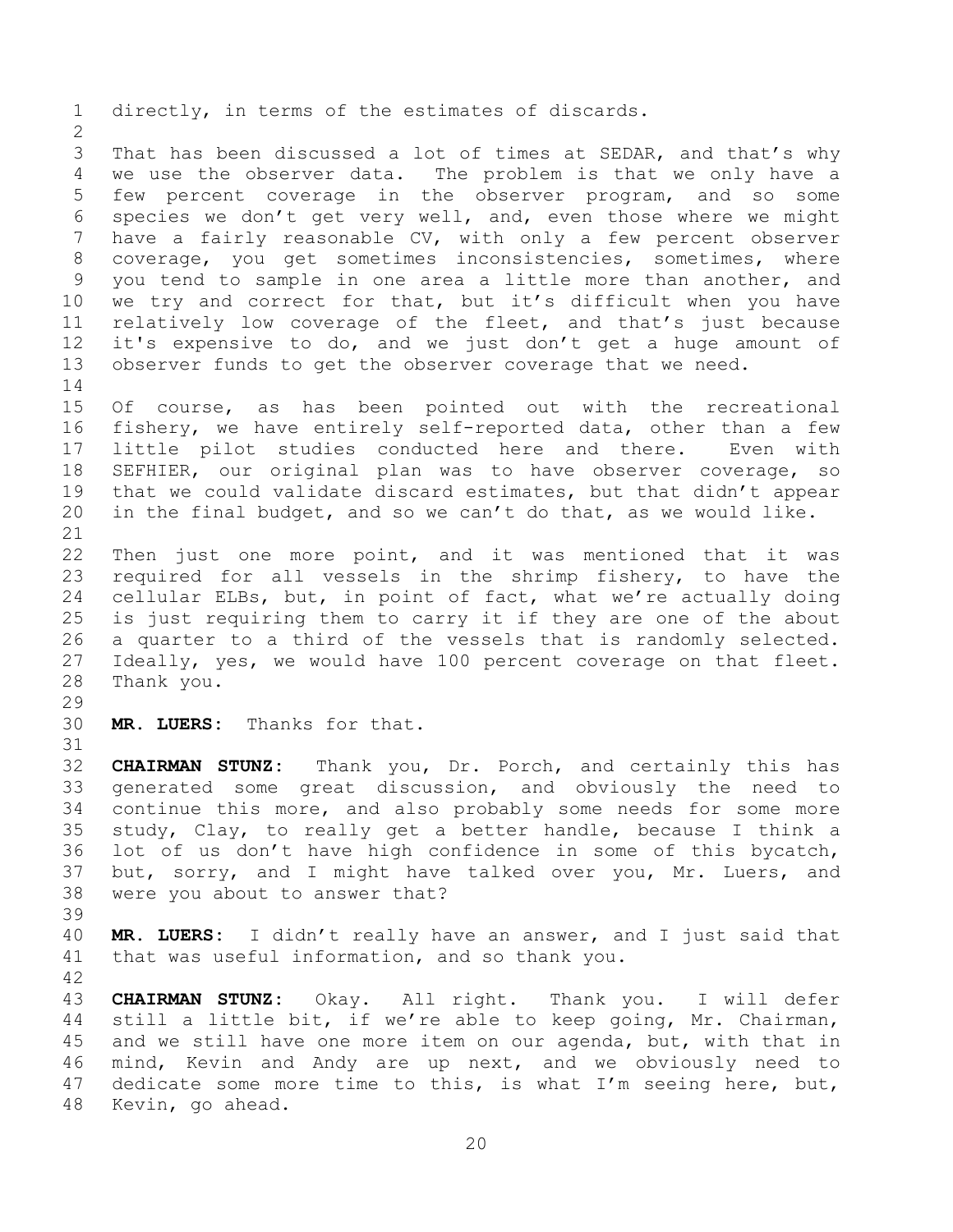**MR. ANSON:** Yes, and I want to echo what you just said, and a little bit to Bob's point about the complexity of the information and the task at-hand of what we're trying to evaluate, and it's -- I will let Dr. Nance speak for the SSC, but I did listen in, and it was literally I think the last agenda item, beside Other Business, on the end of a four-day meeting, and there wasn't much discussion.

 I think, to maybe help prompt some discussion, and Dr. Gloeckner's comment regarding maybe getting this stuff, the bycatch information, to us on a more regular basis, consistent basis, potentially, might help in future, and this is what my 14 comment is, is for the future evaluations, and my suggestion would be that sort of table would be created that would have the same information that's requested of each fishery, as far as the criteria is concerned, and then populate that table with the appropriate information as to what exists, how frequently, through the, for instance, observer coverage, and how many trips typically are conducted, maybe by region, east and west, and 21 then the type of  $-$ - Then the actual results that come from it, and that might be a little bit easier, as far as taking in the information, is just my comment. Thank you.

 **CHAIRMAN STUNZ:** Thank you, Kevin, and I think that's a good comment, and I will ask the Chair, and, in Full Council, we can talk about maybe dedicating a little more time in this committee to do exactly that and have a broader plan for bycatch, and also, you know, as it relates -- I mean, this SBRM discussion is just spurring a much broader issue, I think, that we want to address, and so thank you for bringing that up, Kevin, because we're definitely going to need to dedicate some more time. Up next is Andy Strelcheck. Go ahead.

 **MR. ANDY STRELCHECK:** Thanks. I appreciate the comments, and I guess a couple of overarching statements and then commenting back on the SBRMs, and so I think we all can agree that bycatch and discards is an enormous issue and challenge for us in the Southeast, and it's a growing problem, and it continues to be a growing problem, not only because of increasing regulations, but also increasing effort, number of anglers participating in fisheries, et cetera.

 Certainly I am concerned, obviously, with the overall adequacy 45 of the bycatch monitoring programs that we have, and I would say that, you know, we're kind of at a minimum adequacy for many of them, and there is certainly a lot of improvements, or changes, that would be desirable.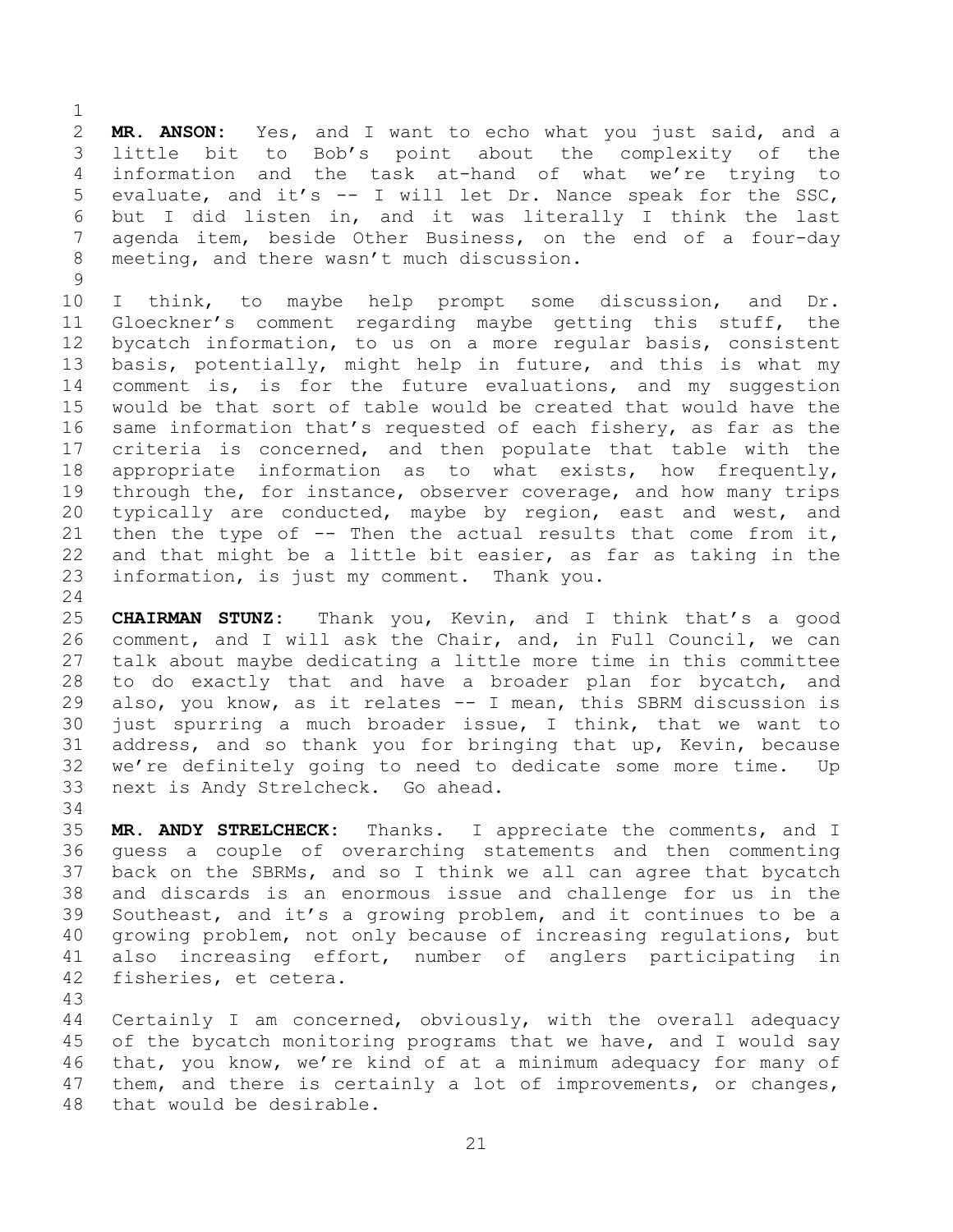With the SBRM effort, and I hear you, Greg, that it would be good to spend more time on this, but we have put in a lot of time and energy, obviously, to prepare the bycatch report for you, and, at this point, all FMPs are required to essentially make a consistency determination by February 21, 2022, right, 7 and so within the month, and so I think the key here is let's not get hung up on the data and estimates that were being shared today as much as we recognize that we have methodologies in place to monitor bycatch, and they certainly could be improved, but we were looking, obviously, for gaps and components where maybe there was missing information and adequacy to make that determination.

 I think Dan and others have done a tremendous job of, obviously, kind of getting to this point. The question then becomes what else -- What improvements, what changes, could be done kind of going forward, and that's where I think, Mr. Chair, it would be really beneficial for this committee, and others, to move forward in kind of thinking about where those challenges exist and how we can improve upon, obviously, data collection specific to bycatch in the Southeast. Thanks. 

 **CHAIRMAN STUNZ:** Thank you, Andy, and point well taken. I mean, I think, and the committee, maybe in Full Council, can discuss it a little bit more, and certainly you need to be able to move forward, I guess, under the timelines, and these discussions aren't something we're going to hash out here in the next few minutes or anything like that, and so perhaps this is a departure point to a larger bycatch discussion that -- I mean, I don't hear any feedback from the committee of recommendations for changing or improving the SBRMs in an immediate nature of what has to happen, but, in the future, I think, we -- As you mentioned, these are kind of minimums of what I think most of us would want to see, and there is some opportunities to improve our bycatch information.

 With that in mind, Andy, maybe we hear what the SSC -- How they weighed-in on this, and then we can make a decision, from this committee, of what is exactly needed, so your shop can move forward with what you need to do with this February timeline, 42 and so, if that works, Dr. Nance, if you want to -- If you're available, or, Assane, I'm not sure how we were going to go through the SSC's comments regarding SBRMs.

 **DR. LUIZ BARBIERI:** Thank you, Mr. Chairman. Actually, Dr. Nance is not available to be part of this presentation today, and so you're getting the consolation prize, and I will be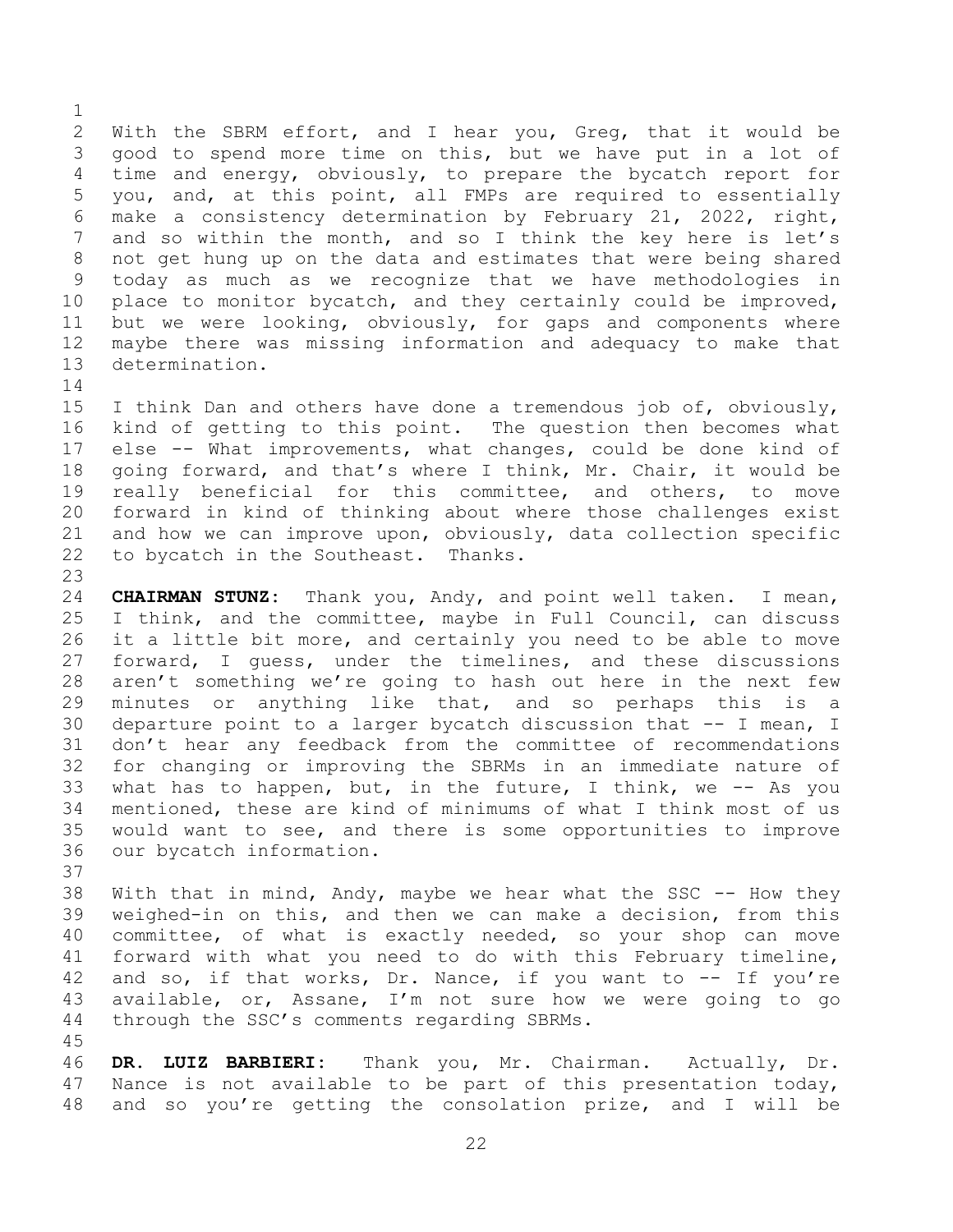<span id="page-22-0"></span> giving the SSC summary presentation on this topic, Mr. Chairman, if I may. **CHAIRMAN STUNZ:** Okay. Thanks, Luiz. We're happy to have you here as our consolation prize. Go ahead. **SSC RECOMMENDATIONS AND JANUARY 2022 MEETING SUMMARY REPORT DR. BARBIERI:** Slide 37 is the beginning, and, while this is posted there, the SSC received the same presentation that you have just received from Mr. Luers, and the purpose was the same. It was to request that the SSC assess the feasibility of these SBRMs for each fishery under the different council FMPs. As a reminder, briefly, those are the criteria, the four main criteria, that the SSC was asked to use to assess the adequacy and feasibility of the current SBRMs being reviewed, and so characteristics of bycatch occurring in the fishery; feasibility 19 of the methodology from cost, technical, and operational perspectives; uncertainty of the data based on current methodology; and, finally, how are the data used to assess bycatch in fisheries. Mr. Anson already mentioned this, and I agree with him, that this was an item with a very long presentation, and, by long, I mean very thorough and complete, Mr. Luers, that presented a lot of information at the end of a four-day meeting, where we had a lot of very heavy items to review, and so a couple of points. One, I think the committee really wasn't -- They didn't have a full understanding of how to review this and what the main goal of the review, in terms of products for you, the council, would be, but then it was a little bit of this issue of basically having a lot of other items that took a lot of time, and so, anyway, discussion was not as robust as it could have been, but the SSC discussed these criteria and asked a few clarifying questions, and, in general, it felt that the SBRMs appear to be feasible, in light of the cost and the operational perspectives, but the committee made a few comments and recommendations. For example, the SSC expressed concern about the lack of verification, or validation, of the self-reported discards, or bycatch, data in the recreational sector, and we have already discussed this in previous comments from council members, and we all are aware that this is a major item that we need to improve data collection on. It's a big challenge to be met, and it's something that we need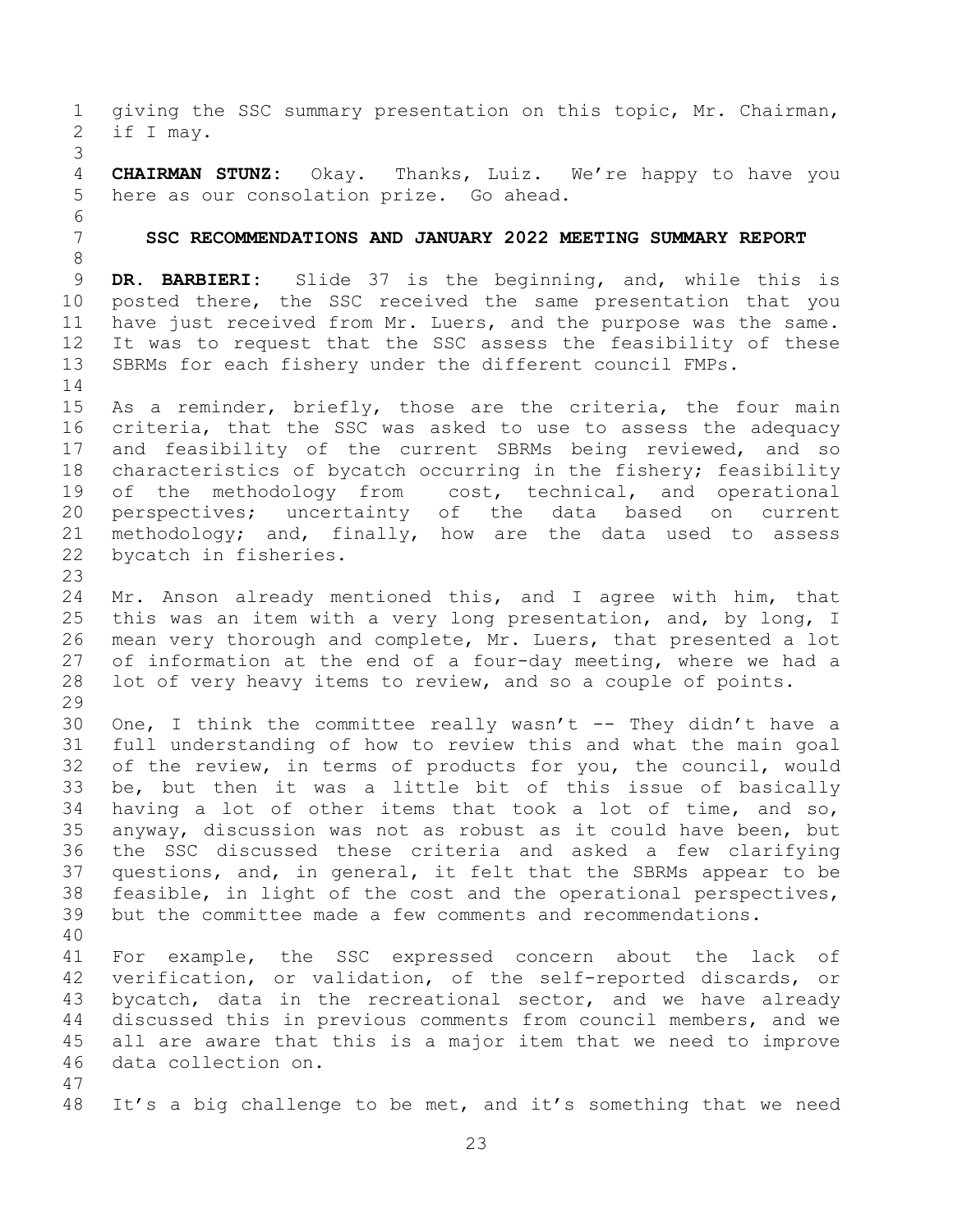to evaluate more carefully how we would be able to have this addressed, and the SSC also noted that, as Mr. Luers pointed out, that unspecified fish in the shrimp fishery bycatch fishery represents a large portion of dead discard data, and, if those data are available for multiple species, preferably at the species level, instead of lumped under that unspecified fish, that this data would be helpful to assist with state assessments for those species that are being caught as bycatch by this fishery. 

 To this effect, the SSC made a motion, and the motion was that the SSC requests that the Southeast Fisheries Science Center consider the collection of bycatch data on specific state- managed species identified by the Gulf States Commission's TCC Data Management Sub-Committee and that those species be added to the appropriate bycatch data programs.

 To clarify here, "TCC" means Technical Coordinating Committee for the Gulf States Commission, and that committee is somewhat equivalent of the SSC, in terms of them serving as scientific advisors to the commission. This substitute motion carried with no opposition. That was the extent, basically, of the discussion of this item by the SSC, and, Mr. Chairman, this concludes my presentation.

 **CHAIRMAN STUNZ:** Well, thank you, Luiz, for that, and maybe you could help guide us, and I am going to ask the committee this, and our charge today was, based on what we were presented today, to make recommendations of the appropriateness regarding the adequacy and completeness of the report, so that Andy can move forward with their deadline.

 It looks like what you're proposing is a great idea with the Gulf States, but that's not something that's going to help us between now and -- We have to make some decisions at this meeting, and it's more back to what we were discussing earlier, about, well, these are all good ideas for improving our bycatch information for the future.

 I guess is that the case, and so you all have expressed some concerns, obviously, and I know it was late, as you mentioned, 42 but, as far as the adequacy of the current SBRMs that we need to make a decision on, the SSC -- Were they generally okay with that?

 **DR. BARBIERI:** Well, yes, and, to that point, Mr. Chairman, if I may, yes, the SSC was okay with the SBRMs as they stand right now, mainly because, if you look at the criteria and the cost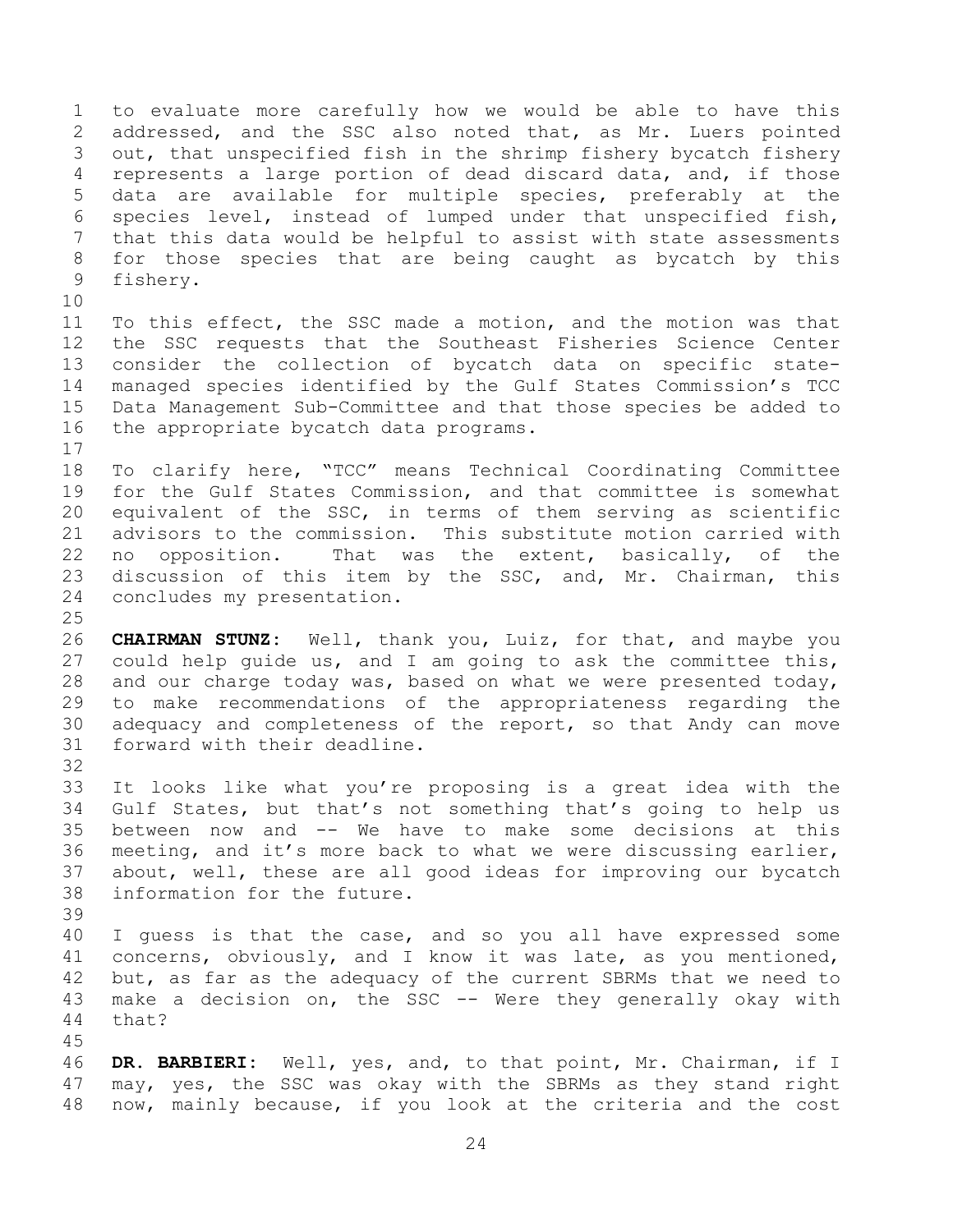and the operation of some of these fisheries, it limits our ability to really, in any short-term, make any specific recommendations on those potential improvements, and we felt that, as presented, the program identified some of the limitations, in terms of data collection, and so those have already been assessed by the program, and we hope that this assessment will lead to improvements into the future. Does that make sense, Mr. Chairman?

 **CHAIRMAN STUNZ:** Okay. Thank you, Luiz. Yes, understood, and so thank you again for filling in and reporting back on this, and we appreciate that. With that, we need to wrap this committee up in the next few minutes, so we can have a lunch before the council meeting starts this afternoon, and public testimony and things that we don't want to be late for, and so I would ask the committee -- Is this something we want to take up in Full Council, or, Assane, are you looking for a motion here regarding the adequacy of this report, or is that something you want us to think about between now and Full Council, of how we want to weigh-in on the SBRM question at-hand?

 **DR. DIAGNE:** Mr. Chair, that is at the discretion of the committee, but certainly, if the committee could propose a motion, and that way give at least the council some indication as to where to go, that would be helpful. Thank you.

 **CHAIRMAN STUNZ:** Okay. Thank you, Dr. Diagne. Committee, is anyone prepared to make a similar motion, or would you prefer that we think about this and bring that motion to Full Council I guess on Thursday? I am kind of hearing crickets here. Mr. Anson, I see your hand is up. Would you like to bail us out here? If not, I will move us forward. Go ahead. 

 **MR. ANSON:** Well, only to break up the cricket noise briefly, I suggest that we postpone a motion until Full Council. 

 **CHAIRMAN STUNZ:** Okay. Thank you, Kevin. That was going to be my recommendation as well, and so, unless I hear otherwise from the committee, it will give us a little time to think about it, and I think this will be relatively simple to do in our report- out at Full Council, and I will verify with staff exactly what we need here, and then, also, I think what I'm hearing from this committee is continuing the discussion, largely on bycatch, and particularly in light of some of the SSC's comments and suggestions, but also getting what the Regional Office needs to move forward in the shorter time period is where we'll head with that.